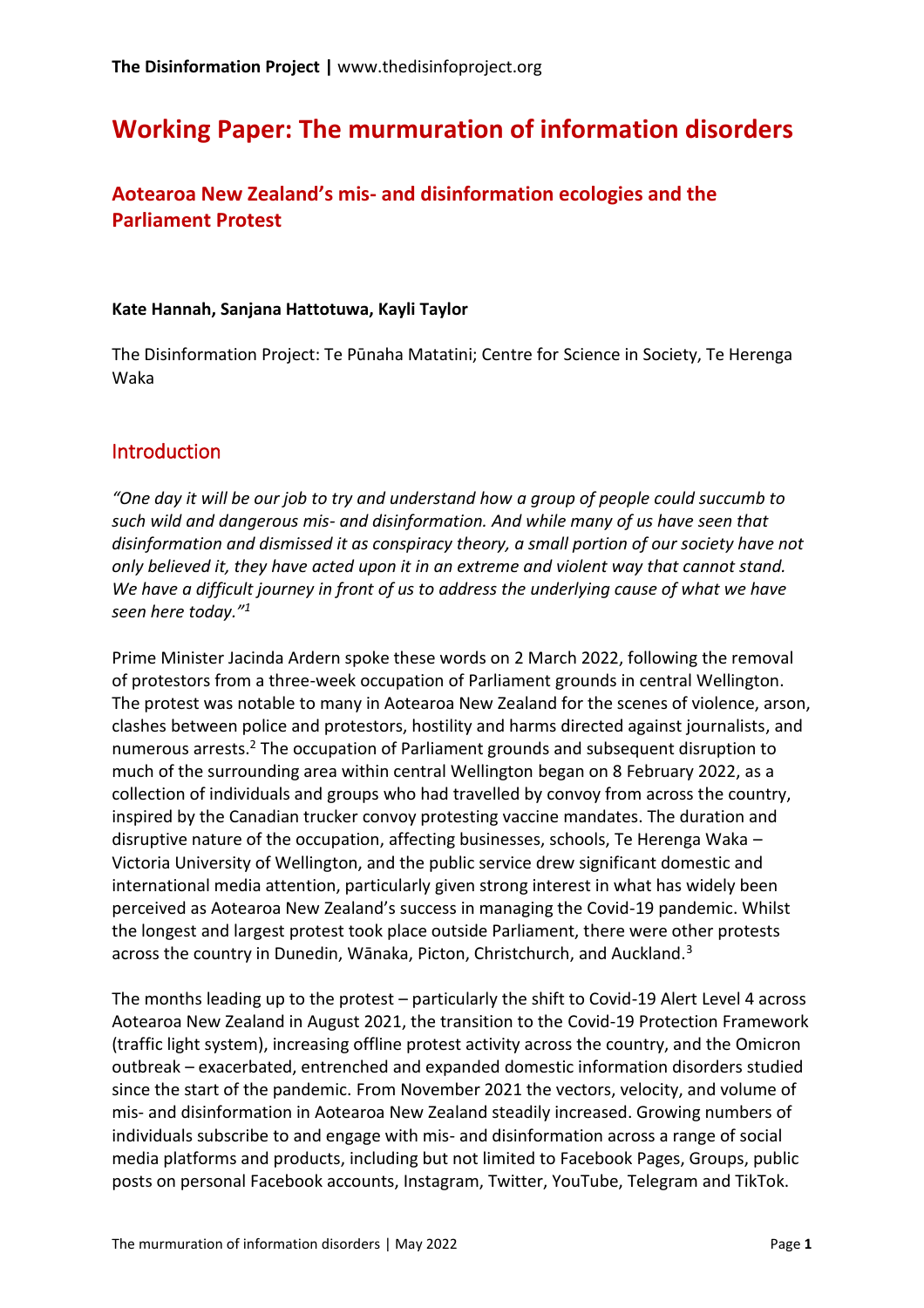The Parliament Protest also saw the use of new instant messaging apps, like Zello. The offline Parliament Protest coincided with an outbreak of Omicron, and almost-daily record case numbers. On 6 February – Waitangi Day – when the convoys started from their respective locations, the Ministry of Health reported 208 community cases of Covid-19.<sup>4</sup> On 2 March, when the physical protest outside Parliament was brought to an end, the Ministry of Health reported 22,152 community cases.<sup>5</sup> There were reports of Covid-19 cases amongst the protestors.<sup>6</sup> The protest was listed as a location of interest for Covid-19 on 23 February, with all attendees considered close contacts.<sup>7</sup>

In our November 2021 public report, The Disinformation Project (TDP) described and analysed the nurture, nature and significant nodes of disinformation in Aotearoa New Zealand since August 2021. We noted a set of tipping points: shifts from vaccine hesitancy to vaccine resistance, increasingly competing ideas regarding State versus individual rights, and the normalisation of the targeting of individuals and communities with online and offline harassment. We also noted the prevalence of a range of tactics: the use of memetic material and testimony to spark humour and strong emotion, language usage and genre difference by platform, and overall an increase in dangerous speech. $8$  These tipping points and tactics played out with stronger emphasis during the Parliament protest. The Parliament Protest was unlike any other event, process or domestic development studied by TDP. The significance of the protest and its role in the embedding of information disorders will take years to fully understand. In this working paper, we look at the Parliament Protest and ask: how did Aotearoa New Zealand end up here? We expand on themes, tipping points, and tactics first described in our November 2021 paper and how they were reflected at the Parliament Protest. We conclude with implications for social cohesion, and steps forward.

# **Methods**

TDP is a transdisciplinary research project which, since 2020, has studied publicly available data via social media, websites, and other source material, including contemporary academic research, to analyse the scope, scale and spread of mis- and disinformation in Aotearoa New Zealand.

In our study, we use the following definitions:

- Misinformation: "false information that people didn't create with the intent to hurt others"
- Disinformation: "false information created with the intention of harming a person, group, or organisation, or even a company"
- Malinformation: "true information used with ill intent"<sup>9</sup>

These provide framing tools through which we code and analyse material, provenance, propagation, engagement, and potential offline impacts. Throughout this paper we refer to these inter-related, socio-technological, and inextricably entwined phenomena as mis- and disinformation, with the resulting impact on socio-political landscapes as information disorders. Mis- and disinformation are transmitted within and across platforms to far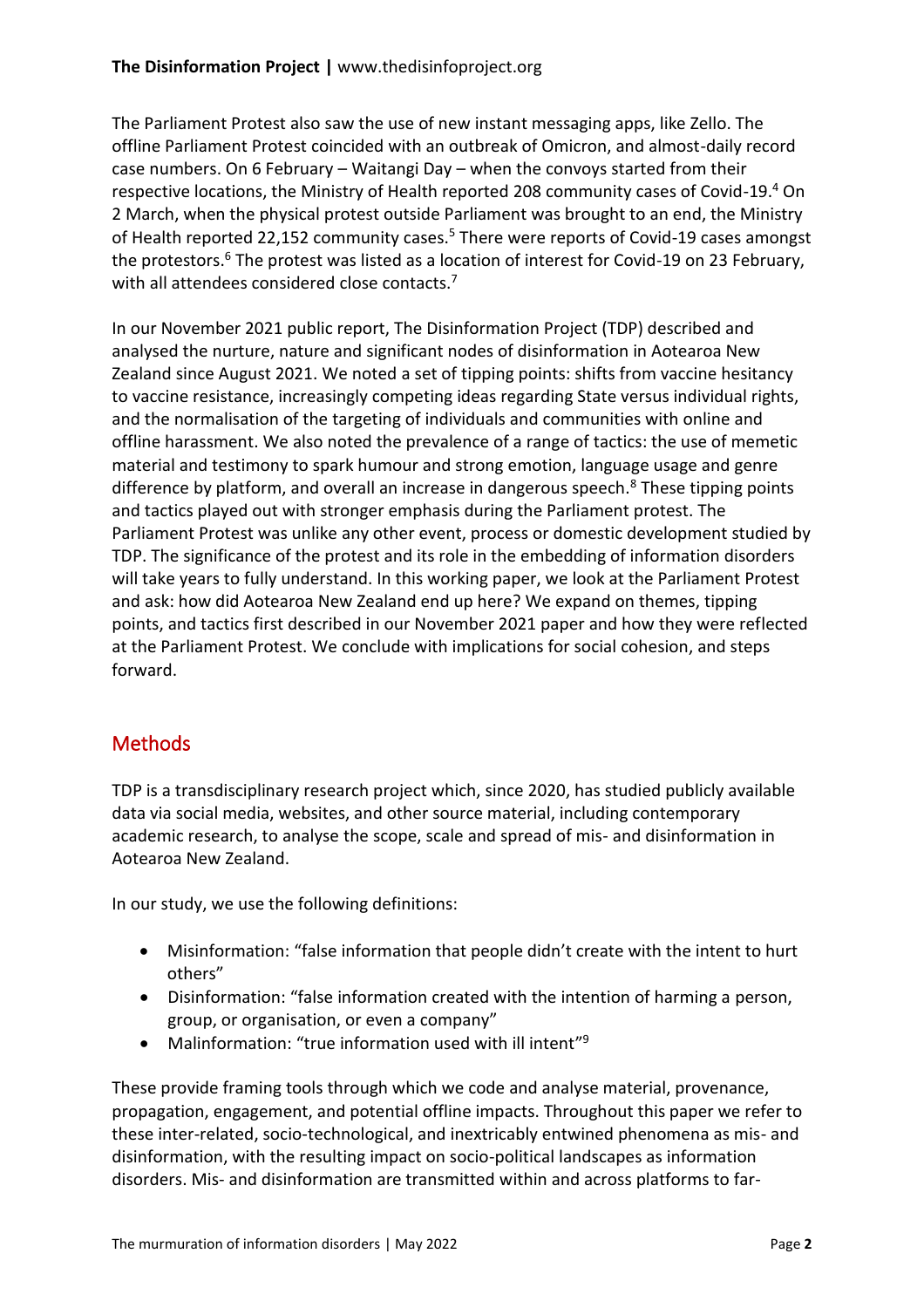reaching audiences. Producers of mis- and disinformation are often closely connected, or act in concert, cross-promoting each other's material or from common sources to reach wider audiences. We describe these complex phenomena as 'ecologies' – systems and networks that mirror and migrate content, discourses, language, beliefs, perceptions, and values across different platforms to audiences.

In line with the increasing spread of mis- and disinformation, the number of product and platform surfaces studied by TDP has continued to expand. We currently focus on, in no particular order, Telegram, Facebook Pages, Groups, public posts on Facebook, Instagram, Twitter, and any sign-posted content on the.nz ccTLD, other websites, or on platforms like Rumble, Odysee, Gab, and Gettr. The study of mis- and disinformation provenance, production and propagation across these platform and product ecologies is conducted daily, since September 2021.

### Platforms and genres

On 2 March, Telegram served as a viral and vital vector to exchange tactical and strategic information. Simultaneously, Telegram channels were dominated by narrative frames projecting 'Police brutality' and, consequently, promoting violence. This protest period also saw unprecedented divides in how pro-protest ecologies on Twitter engaging with antiprotest ecologies on the platform, and vice-versa. Depending on how they viewed the Parliament protests, Twitter users followed and engaged with vastly different and violently opposed narratives of the protest on the platform. Each narrative frame featured a specific ecology of hashtags, denoting strong affinity to, or dismissing those involved in, and organising, the protests.

TDP also studied preliminary data on how videos recommended on YouTube, based on viewing protest-related content produced by mis- and disinformation accounts on the platform (including livestreaming on it), pushed viewers towards content that was progressively more conspiratorial, and with more pronounced harms including around antivaccination, anti-mandate, INCEL, misogynist, hyper-masculine, anti-authoritarian, Identitarian, and sovereign citizen content from the United States, United Kingdom, Europe and Australia.

Following the end of the Parliament Protest, there was a drop in content production and related commentary – illuminating the inter-relationship between offline developments, and online ecologies. As the Parliament Protest showed, coordinated offline and online protests in the future will be more complex, diverse, dispersed, opportunistically collaborative, and stochastically realised.

Describing the complex meta-level scaffolding of disinformation operations, including Russian disinformation we have observed since mid-February, we draw from the theoretical approaches of Jacques Ellul, who identified two main forms of propaganda vectors: strategic messaging and tactical messaging. Strategic messaging, Ellul noted, was a long-term gaze, and consequently, resulted in investments that would bear fruit over decades, not days.<sup>10</sup> Seen from an ecological perspective, in the way TDP studies mis- and disinformation, this is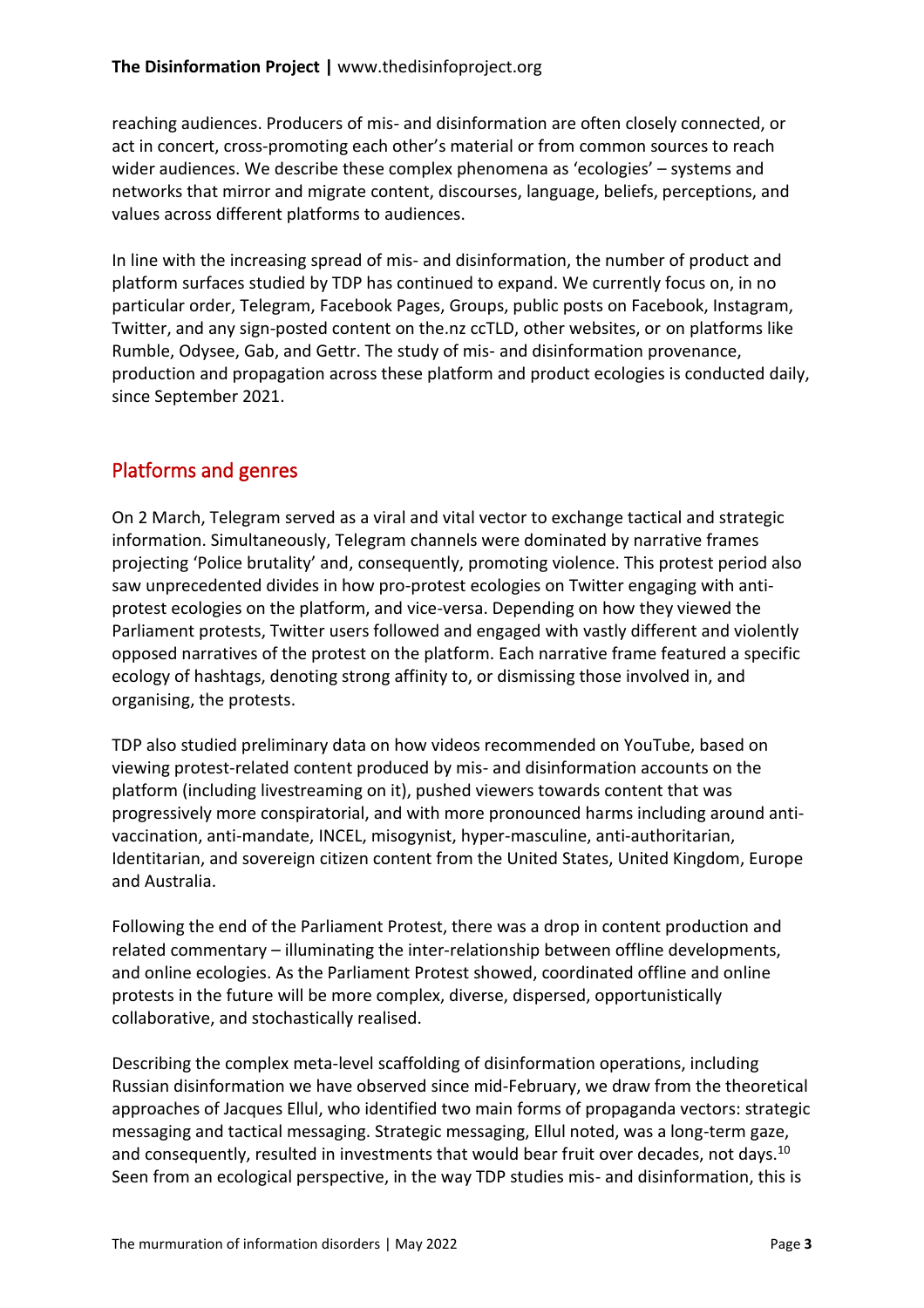not unlike seeding ideological frames around what is desired as an intended outcome, including the fundamental characteristics of Aotearoa New Zealand as a nation-state, and consequently, what is required to harvest this desired goal. Tactical messaging, on the other hand, is aimed at generating more immediate results, within a strategic messaging and ideological framework. TDP sees both strategic and tactical disinformation messaging constantly at play in Aotearoa New Zealand, aimed at (anti-democratic) long-term sociopolitical change as well as more immediate results through heightened tactical content production. These efforts result in, online, emotional contagions through reflexive sharing and reactions, and through the instrumentalisation of anger, antagonism and anxiety, give rise to, offline, the formation and cementing of attitudes, perceptions and behaviours without critical reflection.

During the Parliament Protest, researchers at The Disinformation Project studied complex nebulae of information disorders through livestreams from the protestors themselves, mainstream media coverage, and online discourses. Throughout the protest, from 6 February to 2 March, TDP studied data tens of millions of posts and comments on Meta/Facebook product and platform surfaces alone, alongside hundreds of hours of livestreamed footage, tens of thousands of tweets, hundreds of YouTube videos, and tens of thousands of posts and comments on Telegram. The total volume of material studied was much greater, embracing websites, and multimedia material hosted on alternative platforms.

### **Context**

Since November 2021 and our first public report, there have been several developments and shifts in Aotearoa New Zealand's experience with Covid-19. On 3 December 2021, Aotearoa New Zealand shifted to the Covid-19 Protection Framework (traffic light system). $^{11}$ The three-tiered (Red, Orange, Green) Traffic Light system offered greater freedom to those who are vaccinated, while offering more restrictions on those who decided not to be vaccinated. On 20 December 2021, following provisional approval from MedSafe and consultation with the Covid-19 Vaccine Technical Advisory Group, Cabinet approved the use of the Pfizer/BioNTech vaccine for ages 5-11.<sup>12</sup> Vaccine passes were not implemented for children aged 5-11, meaning regardless of vaccination status they could participate in all activities.<sup>13</sup>

From the time of the announcement of the vaccine rollout for tamariki, TDP observed elevated levels of volatility online. With the beginning of the rollout on 17 January 2022, this further intensified. The vaccine was described as "poison", compared to D-Day, and heavily resisted. This resistance was based upon mis- and disinformation and Covid-19 denialism. 120,000 children received their first dose of a paediatric dose of the Pfizer vaccine on the first day of rollout.<sup>14</sup> One misinformation super-spreader alleged that five children had collapsed at a vaccination site – something that was debunked by health professionals.<sup>15</sup> Nevertheless, the lie went viral across the mis- and disinformation ecologies studied by TDP, fuelling fear and tension surrounding the Covid-19 vaccine for children.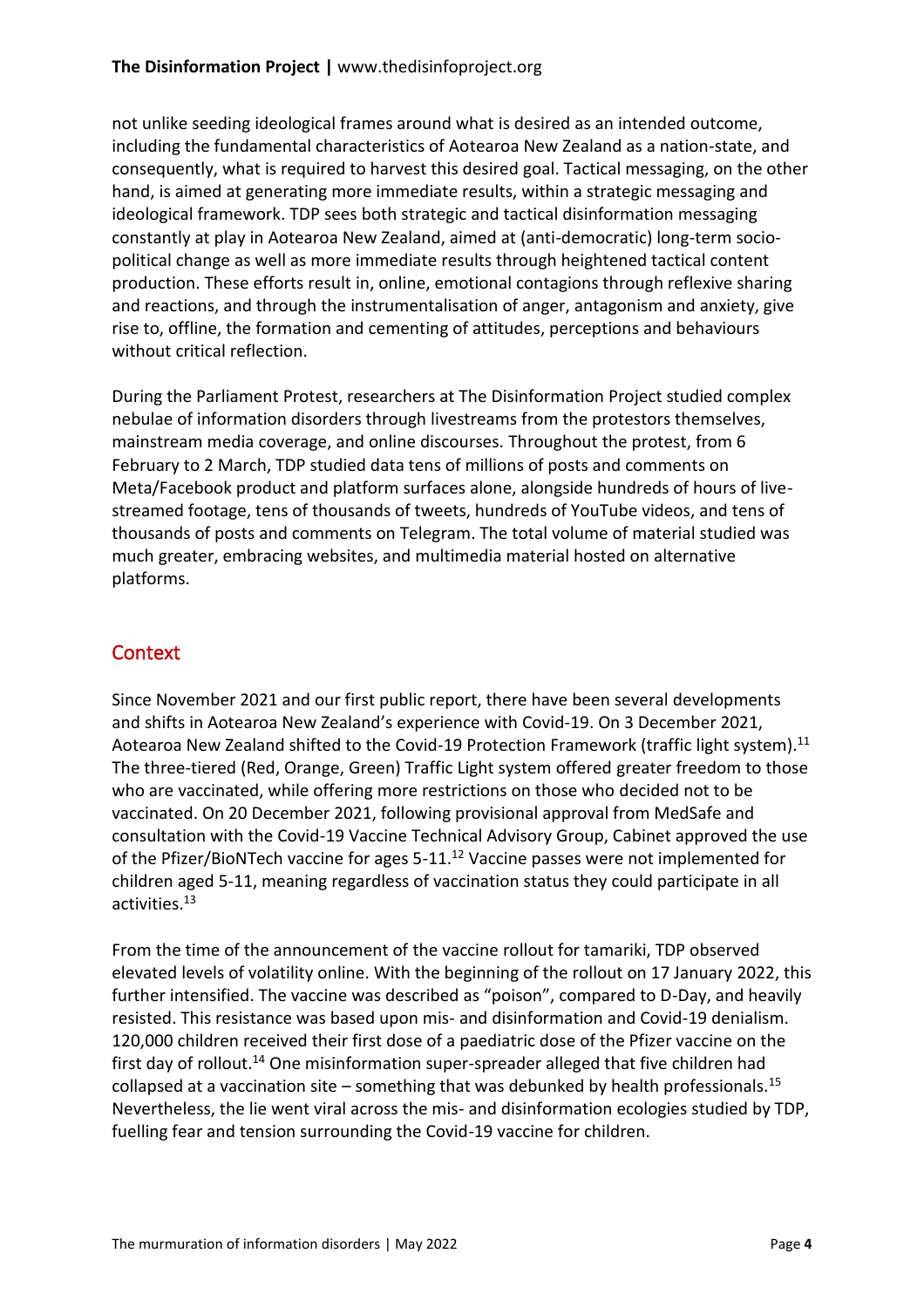The shift to the Red tier of the traffic light system in response to the outbreak of Omicron across the country amplified mis- and disinformation production.<sup>16</sup> TDP's sustained study of information disorders since September 2021 gave us a unique perspective on the Parliament Protest, and its origins. Various issues and themes contributed to the mobilisation seen in the early days of the convoy, leading up to the occupation of Parliament grounds: the Covid-19 pandemic, the way fear and hysteria have been generated within the mis- and disinformation community, and the rise in conspiratorial thought. This long, grounded gaze helped establish events of 6 February and thereafter not as the beginning of violative sentiment, but as an accelerated shift away from predominantly online violent ideation to offline confrontation and kinetic harms.

# The Convoy and early days of the occupation of Parliament grounds

Facebook groups and Telegram channels dedicated to organising domestic version of the Canadian trucker convoy emerged over the weekend of 29-30 January 2022. The protests in Canada, organised by truckers and conservative groups $^{17}$  were celebrated and virtuesignalled across domestic Telegram channels studied by TDP. Suggestions for a local version gathered increasing support and traction. By the beginning of February, plans had been drawn up for times and dates to leave Cape Reinga in the North Island and Bluff in the South. Alternative media platforms studied by TDP expressed interest in featuring the organisers to promote the convoy.

The convoy was the most significant domestic event studied by TDP to date – including new irrigation patterns around the seed and spread of content, the pace of production, various vectors used for content production, virality, cross-pollination within and between social media ecologies, and levels of engagement.

Convoys left Cape Reinga, and Bluff at 6.30am on 6 February 2022.<sup>18</sup> The ability of the convoy organisers to control route, pace, messaging, and personnel during the travel towards Wellington was limited. Communication channels were unclear, and an organised Spotify playlist was disrupted by those opposed to the protestors.<sup>19</sup> This period of the convoy also saw a shift to the use of Zello – a walkie-talkie like communications and instant messaging app allowing for the easy sharing of voice and text messages. The use of Zello for coordinating offline protest activity of this nature was a first in Aotearoa New Zealand, and soon became a site of conflicting communications, methods of protest, modes of assembly, strategies, tactics and information, especially amongst those present at Wellington and Picton using it.

Protestors arrived at Parliament on 8 February and set up camp on Parliament grounds. On 9 February, an individual attempted to arrest Minister of Health Andrew Little for his alleged crimes in relation to the rollout of the Covid-19 vaccine.<sup>20</sup> 10 February saw a significant escalation of tension between Police and protestors, including 120 arrests.<sup>21</sup> The offline developments coincided with high levels of online content production – including livestreams from producers on Parliament grounds, audio notes, photos, and video. The study of this material surfaced a clear disconnect between controllers of the Convoy's Zello channel, and other official Telegram, Twitter, and Facebook accounts, with how the Convoy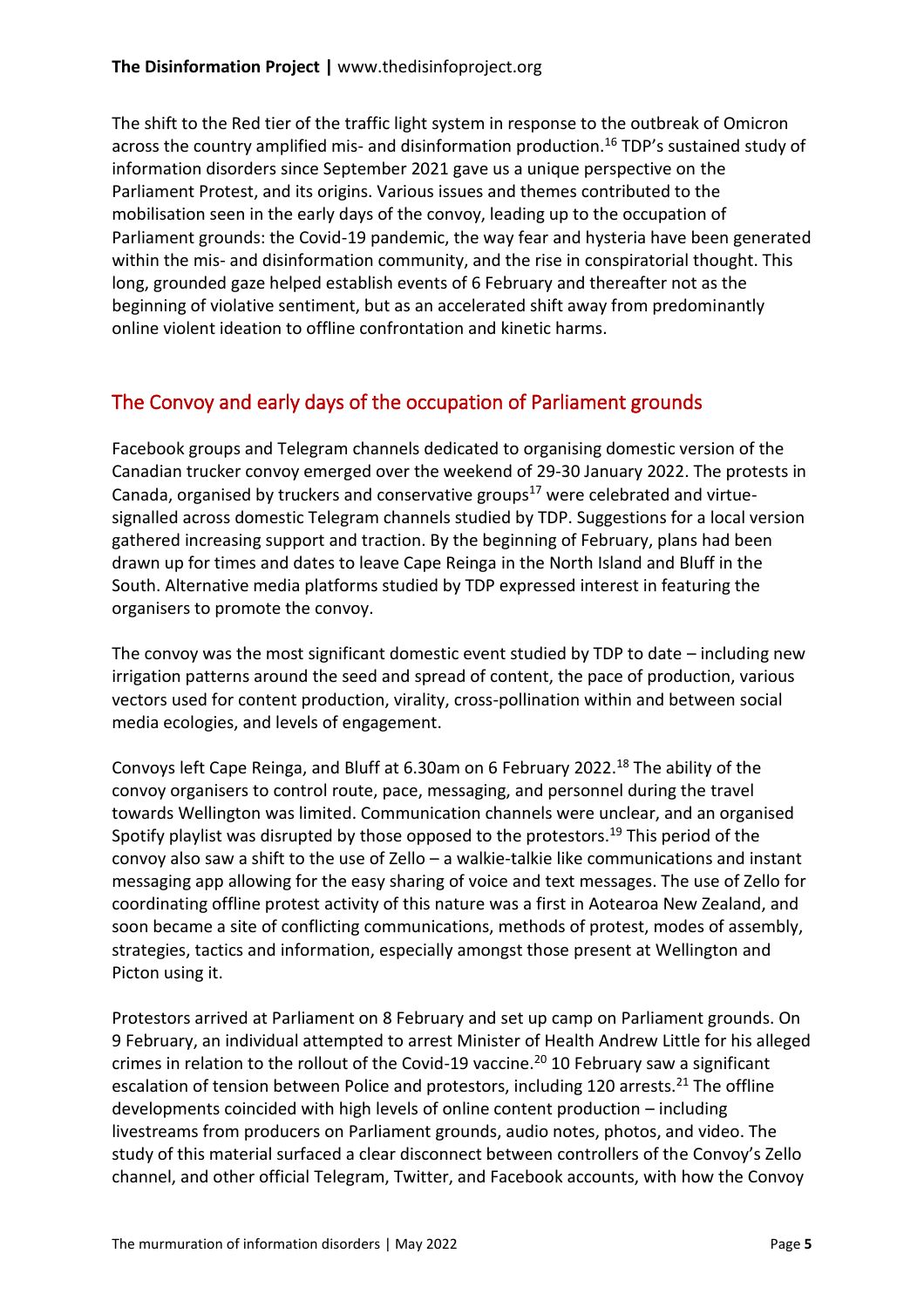was presented, promoted and perceived by others present.<sup>22</sup> These same groups present in front of the Beehive, were simultaneously fighting amongst themselves.<sup>23</sup> The Convoy's chats offered prosocial commentary, including repeated calls for calm, asking for the Police to be treated with respect, and to not engage in antagonising behaviour. However, online calls from other mis- and disinformation producers and the offline behaviour of protestors was highly violative, instigating kinetic violence, and consequently, amplifying volatility offline, by stoking anger, anxiety and antagonism, online. This significant divergence and its instrumentalisation is important to understand within the context of the Convoy and subsequent Parliament Protest. Communication and intentions varied greatly amongst producers of mis- and disinformation, self-proclaimed leaders and organisers, creating complex, confusing and chaotic environments for protestors on the ground and those outside.<sup>24</sup>

Within this miasma of competing and complementary content, the most viral content often featured pushback against politicians, political parties, government, judiciary, and Parliament. Some individuals, like Prime Minister Ardern, were consistently targeted with extremely misogynistic, vulgar, violent, and vicious commentary and content. While mainstream media coverage focussed on the Parliament protestors physically present in front of the Beehive (or elsewhere around the country, like Picton), there was comparably little recognition for the mis- and disinformation undergirding the protests, online and on social media. This online world and its impact on offline discourse is the focus of TDP's research.

Early on 10 February, there was a breakdown between the original goals of the convoy<sup>25</sup> and the strategies encouraged by an influential disinformation media super-spreader on social media. Discourses from the Convoy official accounts, especially on Zello, promoted non-aggression, asked protestors to treat Police respectfully, and remain calm. Simultaneously, however, the Convoy's original focus on mandates was becoming increasingly less significant and giving way to far-right narratives of individuals and groups who used the protest as an opportunity to radicalise people, erode social cohesion, and push forward their own parochial agendas. Our warning in November 2021 that antivaccination and Covid-19 mis- and disinformation were being used as a Trojan Horse for the norm-setting of far-right ideals was fully realised during the Parliament protest.

# Platform and product growth

Our November 2021 working paper analysed the increasing role of Telegram as a significant wellspring of harms in Aotearoa New Zealand, including mis- and disinformation. Subscribers to around 140 accounts TDP studies daily continue to increase at pace. On 31 December 2021, the total number of subscribers across the channels and chat groups studied on Telegram, allowing for duplication, totalled 243,341. By 14 January 2022, there were 258,370 subscribers. The number rose to 270,873 by 28 January. By 11 February, TDP recorded 307,613 Telegram subscribers: an increase of nearly 27,000 in just two weeks. By 4 March, this number increased to 353,377.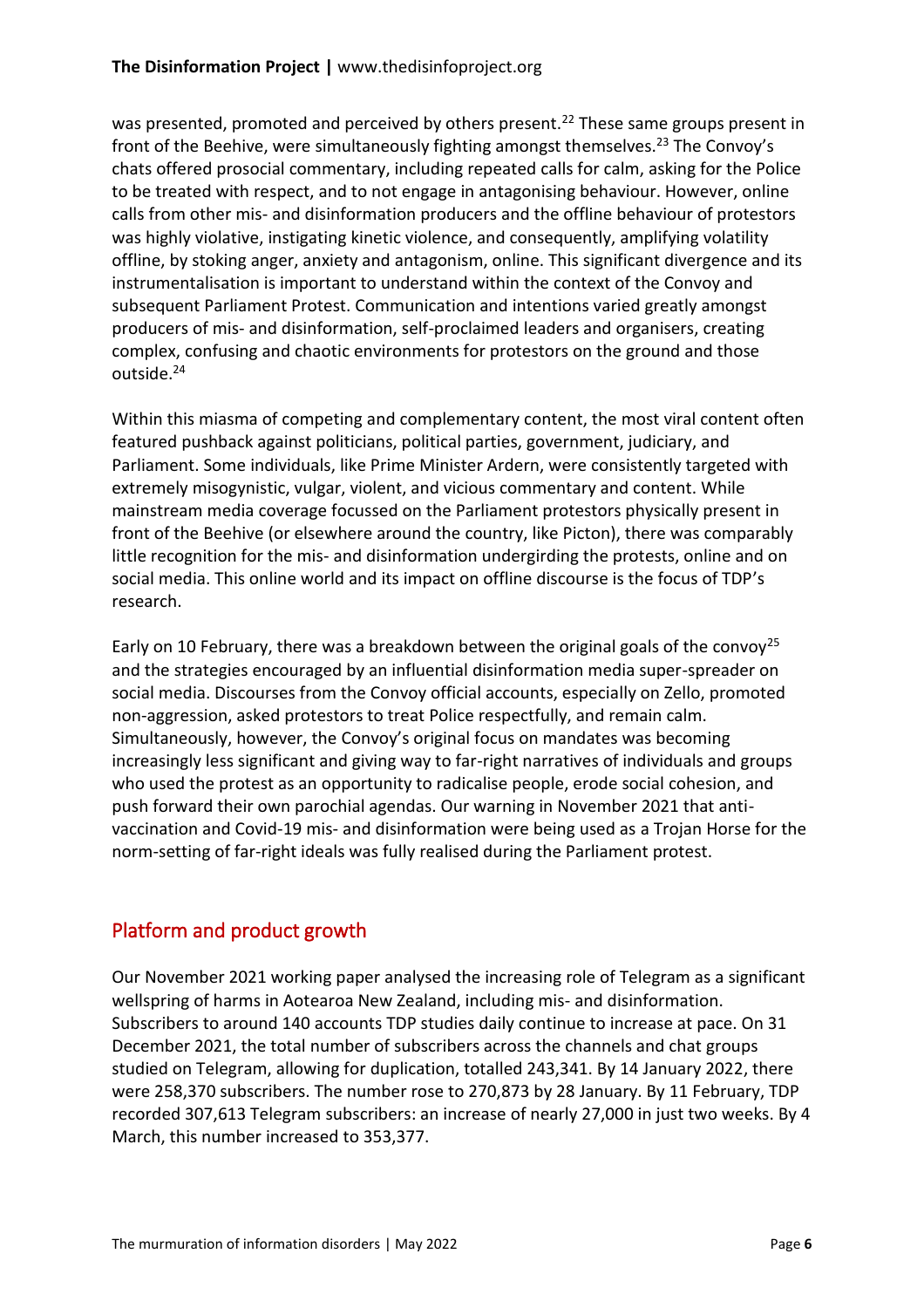The sustained and significant rise in followers highlights the reach and appeal of mis- and disinformation promoted on Telegram, featuring text, photo, video, memetic, and audio material – in other words, an enclave of harmful content that isn't dependent on offplatform hosting.

Beyond Telegram, Facebook Pages and Groups saw rapid increases in popularity. February 2022 alone saw more followers added to the mis- and disinformation ecologies on Facebook than from September 2021 to January 2022. The same growth trend held for Instagram account constellations promoting mis- and disinformation.

2 March 2022 saw content engagement signatures that were unprecedented, eclipsing the anomalous trends studied by TDP after 10 February. 2 March is more consequential in several ways, including how just one Facebook Page belonging to a domestic misinformation super-spreader generated the most and second-highest engaged with posts from 1-3 March amongst ALL public Facebook Pages in Aotearoa New Zealand.<sup>26</sup> TDP had never before studied a single misinformation super-spreader account on Meta platforms dominate engagement in mis- and disinformation ecologies, and furthermore, eclipse engagement by the country's mainstream media on the same platform.

There are fundamental implications, out-of-scope for this report, around what this means for the country's information ecologies in general, and consequently, the perception of and engagement with a shared reality, as a cornerstone of democratic stability and electoral integrity. These are epochal shifts - in large part, because Aotearoa New Zealand had till the protest onset, enjoyed a media landscape that never had mis- and disinformation communities challenge mainstream media engagement. Significant shifts – over two consecutive months – suggest that if these patterns even loosely hold, significant sections of the country's population are no longer predominantly informed about critical, offline developments, as well as underlying causes, motivations, intentions and drivers, through professional, accurate, impartial journalism or official, government sources.

The Parliament Protest was the single greatest offline accelerant to engagement around and growth of Facebook Page and Group based mis- and disinformation ecologies since TDP's focus on information disorders at the onset of Alert Levels 4 and 3 lockdowns caused by outbreaks of the Delta variant of Covid19 in our communities. This pattern held with Instagram as well, which is a significant issue. In many countries and contexts, Instagram is used by a much younger demographic than Facebook Pages and Groups who may not understand the harms they are exposed to because of following, trusting and sharing updates from mis- and disinformation accounts. The duration of the protests saw 88,900 new followers to Instagram mis- and disinformation accounts studied by TDP. To put that into perspective, February alone saw more follower growth than September 2021 to January 2022 combined.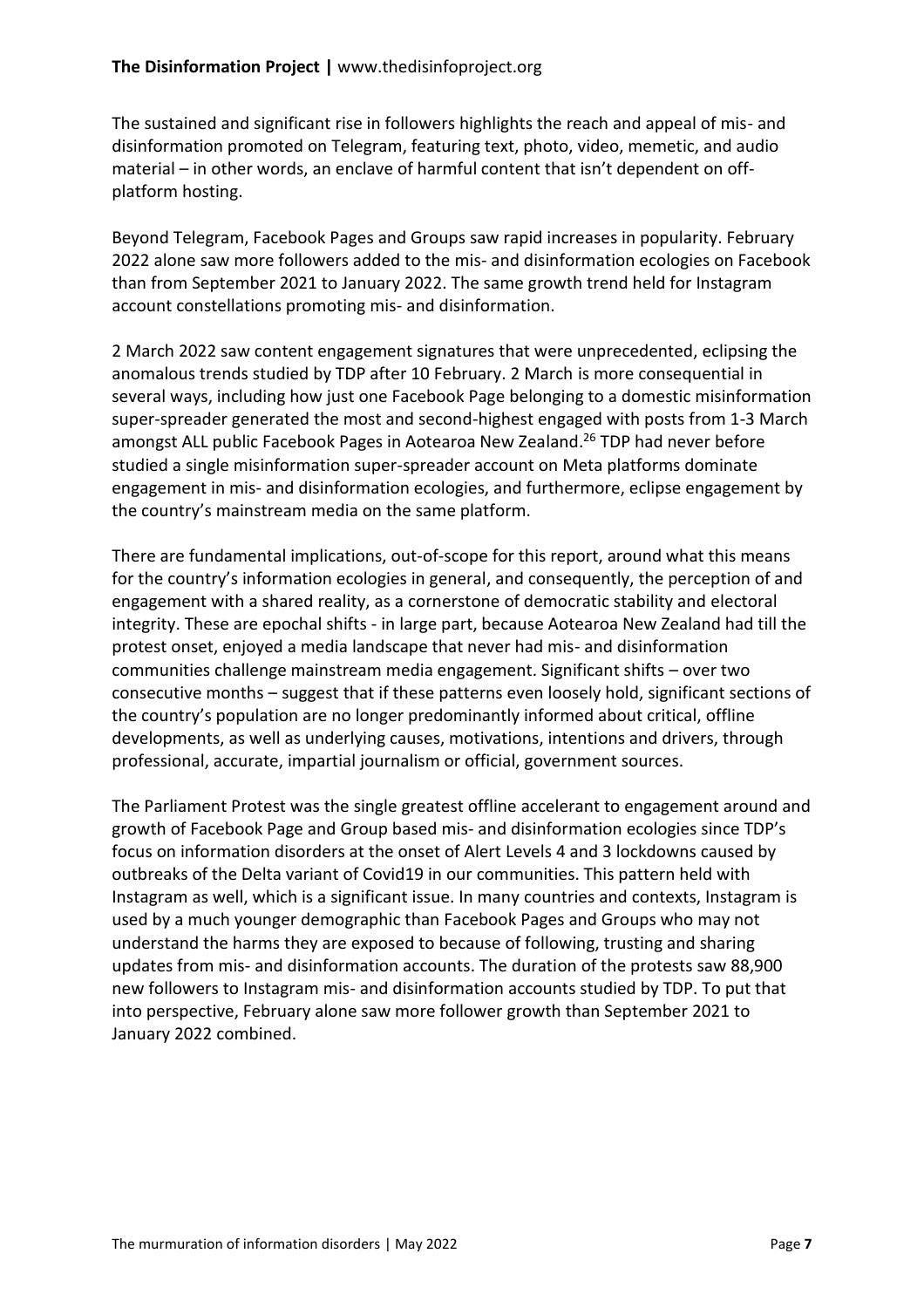

# Splintered Realities

These graphs show the video views on Facebook for mis- and disinformation producers and the country's mainstream media with official Pages on the platform studied by TDP, on 10 and 11 February, respectively. For the first time, mis- and disinformation producers gathered more video views than all of the country's mainstream media Pages combined. On 11 February, video content by mainstream media was viewed less than the day before, while engagement with mis- and disinformation accounts remained about the same.



These wordclouds highlight the most commonly used phrases in posts to Instagram from 9 to 11 February. The wordcloud on the left is from the constellation of accounts studied by TDP on the platform promoting harmful mis- and disinformation. Those on the right are from mainstream media accounts on the platform. Wordclouds illuminate, through key phrases and what they mean, or (re)present, how a particular community, or ecology,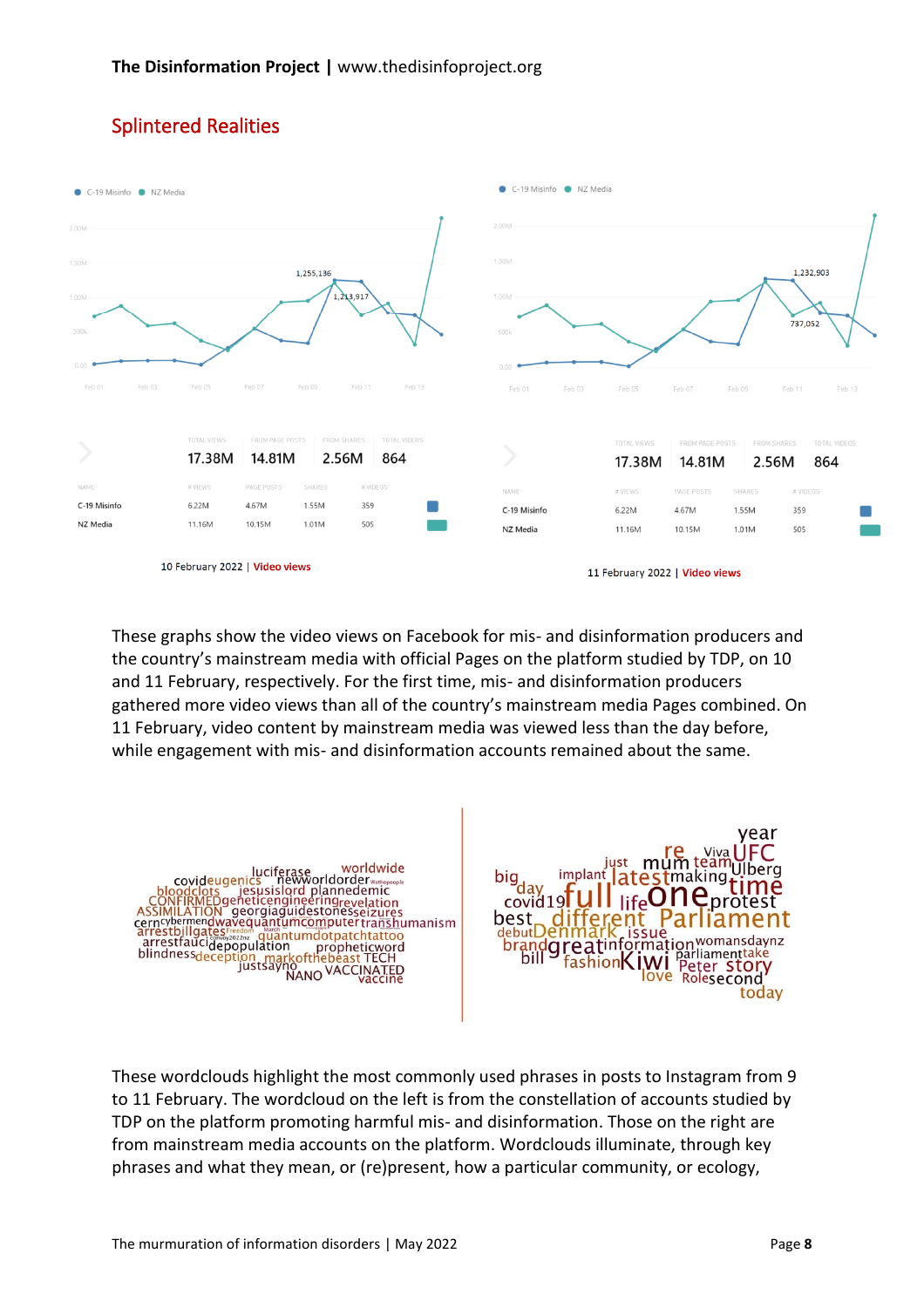perceives and seeks to define an online or offline development. Here we find not just fundamentally different vocabularies, but diametrically opposing worldviews. Mis- and disinformation ecologies are heavily laden with conspiratorialism, Covid-19 denialism, and other harms, including from QAnon wellsprings in the United States, imported into Aotearoa New Zealand.

From 1 February to 4 March, mis- and disinformation accounts studied on Instagram received higher engagement than accounts from mainstream media. This is important to consider given a younger demographic uses the app, including as a news and information vector.

During the Parliament Protest, offline events resulted in older conspiracy theories gaining more visibility and traction. These included beliefs in chem trails, vaccinations administered through the water supply, and electromagnetic fields making people feel ill.<sup>27</sup> Some protestors took to wearing hats made from tinfoil as protection.<sup>28</sup>

The online engagement with mis- and disinformation Facebook pages was beyond anything TDP had studied previously. Aside from the virality of videos noted above, interactions illuminate appeal, and responses. On 10 February, the Pages studied on Facebook generated 252,917 interactions. Mainstream media pages (reviewed for comparison) generated 230,624 interactions. For the first time in TDP's study of information disorders in Aotearoa New Zealand, mis- and disinformation producers on Facebook generated more interactions than mainstream media. Mis- and disinformation pages remained dominant over the next 72 hours.

The same pattern was studied again on 2 March. Mis- and disinformation pages on Facebook generated 357,089 interactions, compared to mainstream media's 247,620 interactions. The gap between each ecology's interactions increased from 22,293 on 10 February to 109,469 on 2 March. There is no prior point of comparison for these data signatures. In calling these developments a tectonic shift in the country's information and media landscapes, we understand these metrics as evidence of an entrenchment of splintered realities in under a month, with spikes in engagement closely aligned with offline developments, led by police enforcement actions.

The narrative frames, language, and perspectives differed greatly from mis- and disinformation pages to mainstream media pages. Depending on which ecology they trusted as providing a true and accurate capture of the Parliament Protest, New Zealanders were presented with radically different narratives of the protest, at complete odds with each other.

The graph below Facebook interactions around a cluster of mis- and disinformation Pages studied, twelve protest figureheads,  $29$  and mainstream media from 6 February to 3 March. Aotearoa New Zealand's 'misinformation dozen' on Facebook were responsible for a considerable proportion of posts and engagement during the Parliament Protest. On 2 March alone, 73% of interactions in the mis- and disinformation ecology were generated by just a dozen accounts.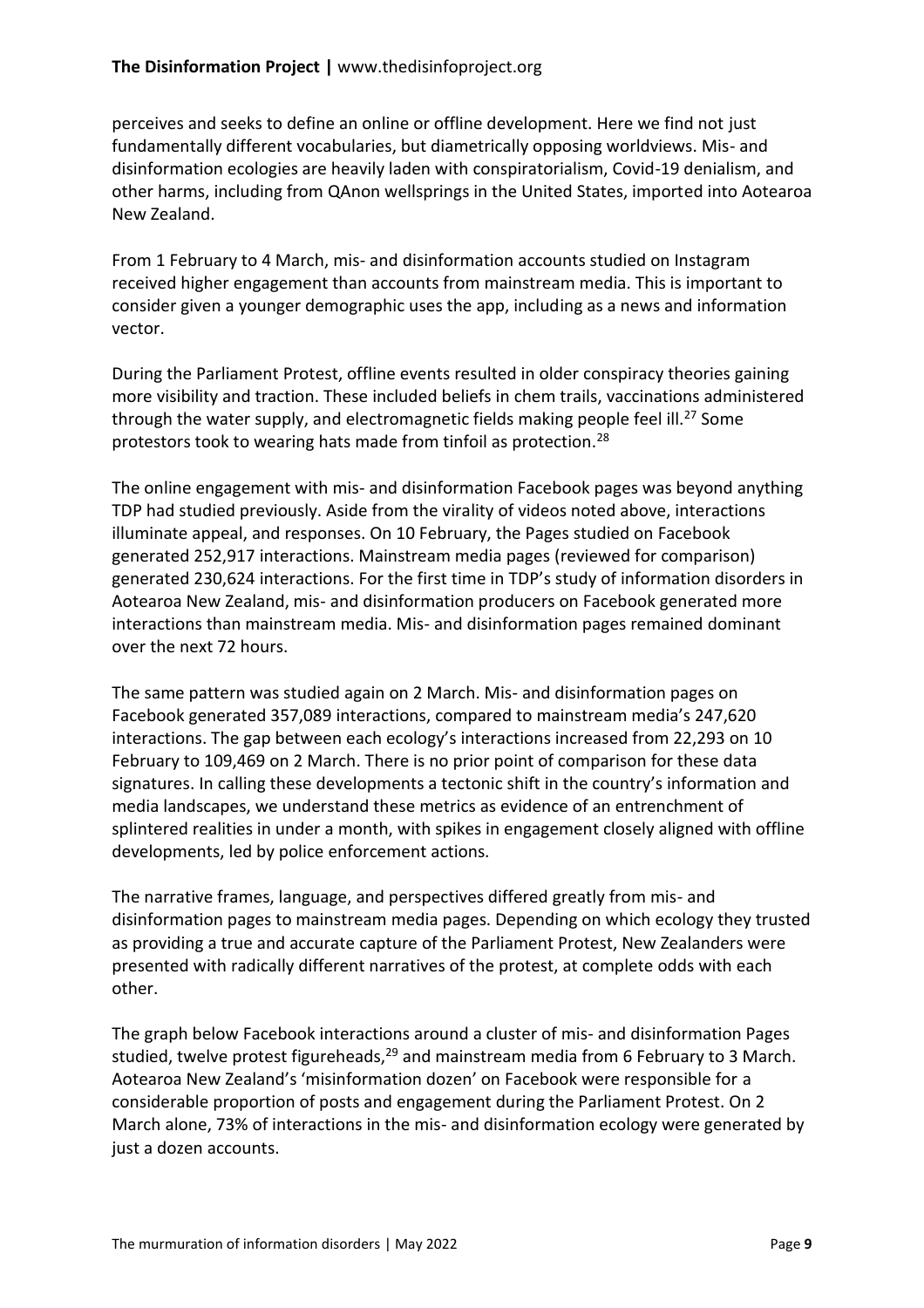

|                  | TOTAL INTERACTIONS<br>10.54M | 135.1K           | AVG. DAILY INTERACTIONS | DAILY INTERACTION RATE<br>8.83% |  |
|------------------|------------------------------|------------------|-------------------------|---------------------------------|--|
| NAME             | TOTAL                        | <b>REACTIONS</b> | COMMENTS                | <b>SHARES</b>                   |  |
| C-19 Misinfo     | 3.21M                        | 1.84M            | 991.0K                  | 382.5K                          |  |
| Protest figurehe | 2.04M                        | 1.17M            | 645.0K                  | 221.8K                          |  |
| NZ Media         | 5.29M                        | 3.35M            | 1.66M                   | 274.4K                          |  |
|                  |                              |                  |                         |                                 |  |

6 February - 3 March 2022 | Interactions

TDP sees these, and related developments during the protest, as significant, unprecedented shifts in the country's media and information landscapes, impacting the integrity of democratic discourse, social cooperation, the negotiation of difference, perceptions of trustworthiness, and truth.

#### International conspiratorialism

As the Parliament protest came to a violent end on 2 March, frames emerged suggesting that 'Antifa' activists were supporting offline violence. The use of 'Antifa' as a narrative frame to deflect the perpetrators of the violence who were part of the Parliament Protest reflected how any violent confrontation, Neo-Nazi graffiti, QAnon, MAGA, or pro-Trump sign, violative language, and antagonism was deflected during the entirety of the protest – blamed on external players, deemed false flags, alleged to be staged, or presented as a conspiracy to undermine what was projected as a peaceful protest.

Multiple alleged screenshots from the alleged Antifa New Zealand Facebook page were circulated on Telegram, Facebook and Twitter. There were clear discrepancies. The number of engagements (likes, reactions, comments, and shares) on the various screenshots did not align with timestamps. TDP examined the screenshots through a process that surfaced if they had been manipulated (i.e., Photoshopped). Every photo that claimed 'Antifa' was to blame for the fires, was heavily manipulated. One of Aotearoa New Zealand's leading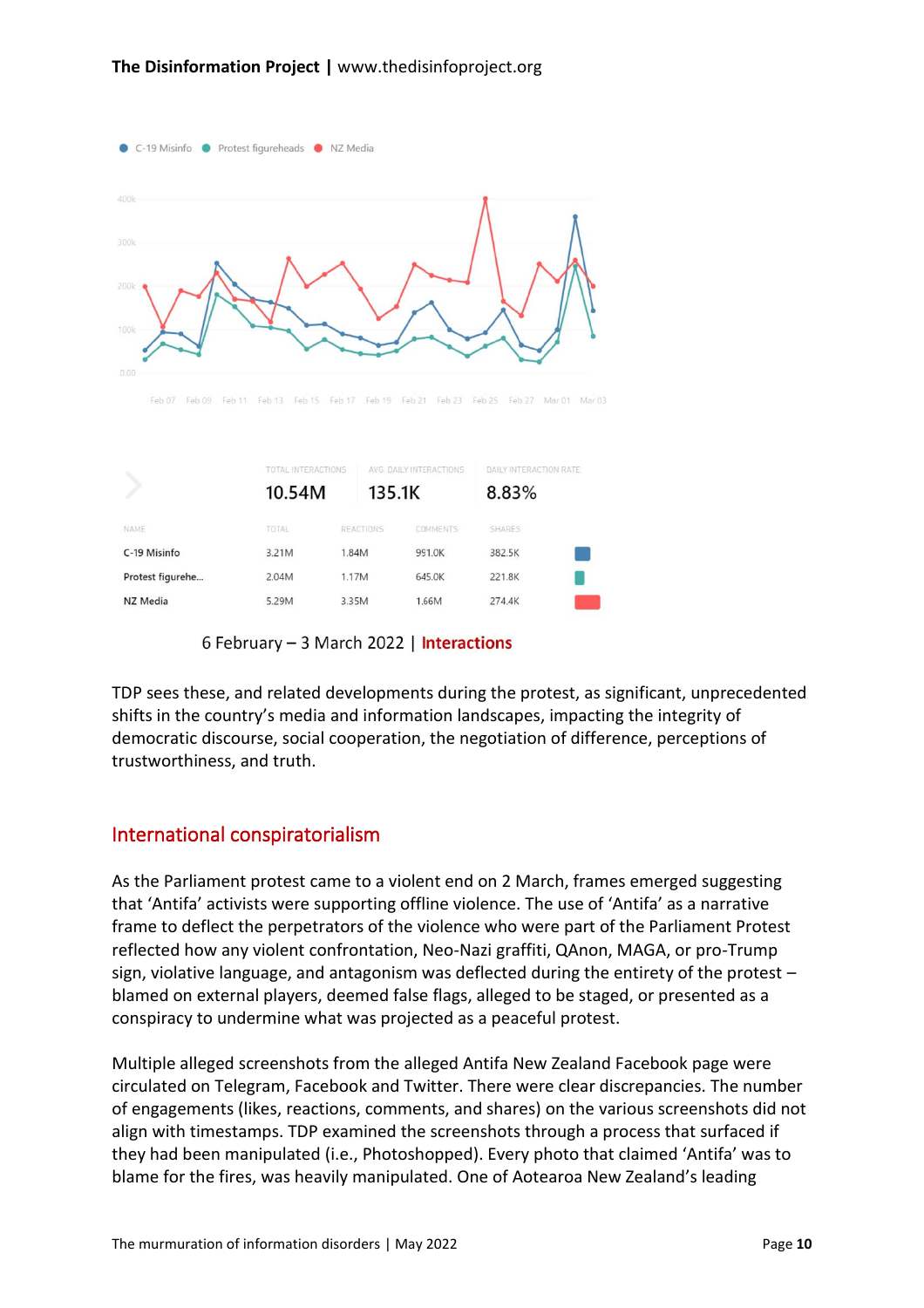misinformation producers on Facebook was a key source seeding the false attribution of violence to 'Antifa', including over Facebook livestreams viewed, at the time, by tens of thousands of concurrent viewers, and more widely shared. Just as right-wing media platforms in the United States alleged 'Antifa' had infiltrated the Capitol Hill protestors and fuelled tension on 6 January 2021, $30$  mis- and disinformation producers in Aotearoa New Zealand alleged 'Antifa' were responsible for fires and rioting in the dying moments of the Parliament protest. Both lies have been debunked.<sup>31</sup> Despite this, the narrative around a domestic 'Antifa' movement went viral within Aotearoa New Zealand's mis- and disinformation ecologies. This false narrative, which spread within minutes on 2 March, was cemented further on 3 March, and by 4 March overwhelmed anybody who dared questioned it. This loss of a grounded, factual, accurate narrative about individuals who instigated the violence on 2 March 2022 is concerning.

The Government's own Combined Threat Assessment Group (CTAG) raised concerns during the Parliament Protest, warning of the potential for "act[s] of extremist violence".<sup>32</sup> They further warned about the possibility of protest attendees being radicalised while attending the Protest, warning that the threatening rhetoric espoused by some protestors could become the dominant narrative.<sup>33</sup>

### The impact of Russian mis- and disinformation

Even before the invasion of Ukraine, RT News repeatedly featured the Parliament Protest. RT's editorial line is, quite explicitly, to amplify "anything that causes chaos" $34$  in what academic studies have called "one of the most important organisations in the global political economy of disinformation."<sup>35</sup> RT is not just linked to Russian disinformation and propaganda, but also significant Covid-19 misinformation,<sup>36</sup> leading to de-platforming of accounts from YouTube in Germany. Generating unprecedented engagement, a post on the Parliament Protest was seen nearly 110,000 times on Telegram, on a channel with over 233,000 subscribers. RT News featured the protest in several other posts.

Just a day after the invasion of Ukraine, imported Russian propaganda dominated domestic anti-vaccination, and anti-mandate mis- and disinformation ecologies studied by TDP. Small, niche accounts on Telegram irrigated harms that, very quickly, were featured in much larger and more influential channels and groups, through cross-pollination of content. Though the provenance of much of the content was foreign, the text and (conspiratorial) spin framing the original material was pegged to domestic frames, often linked to the protests. In other words, a pro-Kremlin gaze with violent, visual content from Ukraine was used to generate attention around the Parliament protests. Posts featured the Ukrainian flag as a symbol for paedophiles, a trope and visual metaphor that was popular in the anti-vaccination Telegram ecologies already imbricated with QAnon conspiratorialism. Pro-Putin content studied was also profoundly toxic, with foundations emanating from, and promoting, hyper-masculinity, and deep misogyny.

In mid-March, one of Aotearoa New Zealand's leading misinformation producers on Facebook produced a video on the invasion of Ukraine by Russia. The video featured the false claim of bio-weapons factories in Ukraine constructed and funded by the United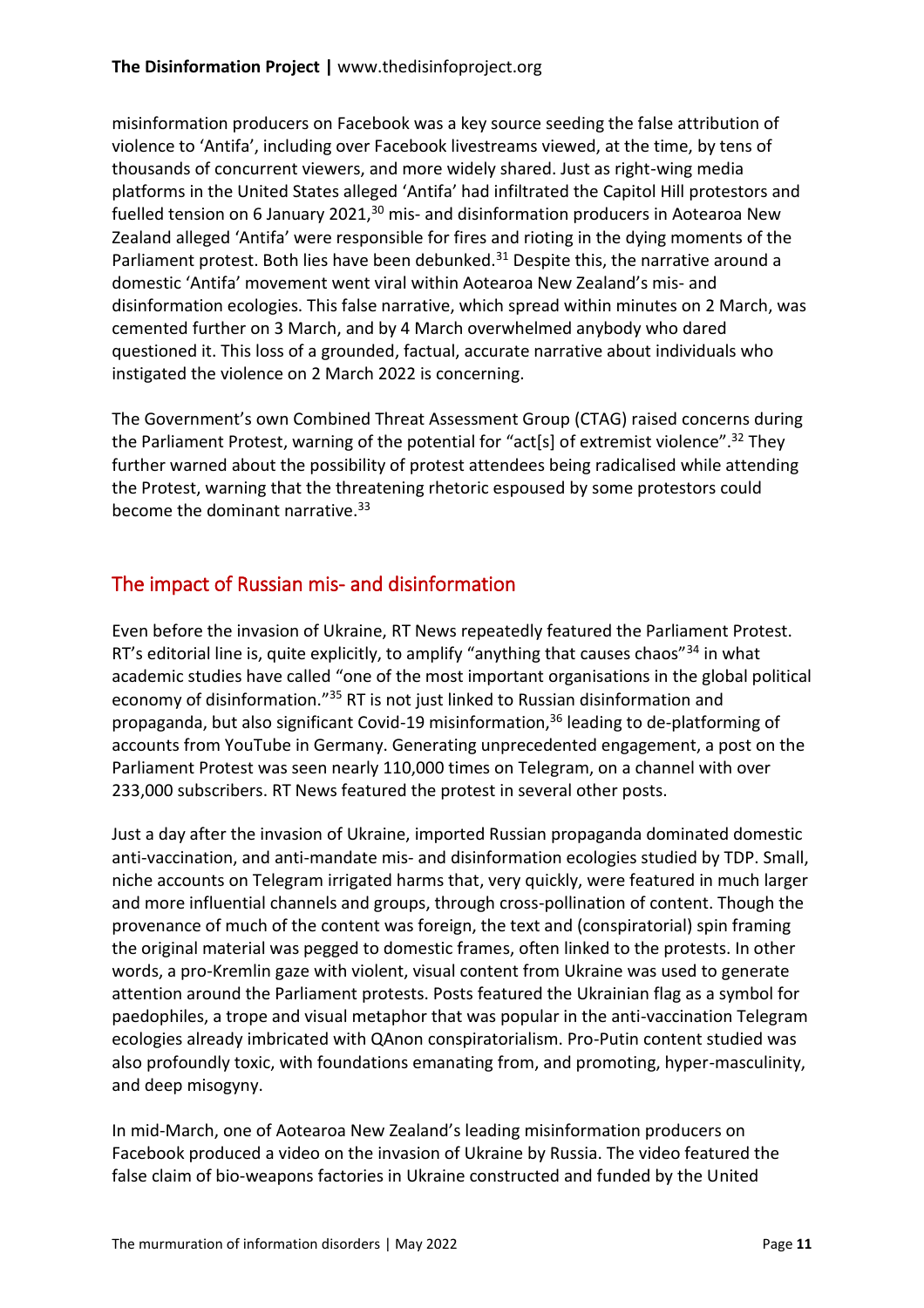States, and promoted claims consistently made by Russian propaganda, since the start of the invasion, that Mr. Putin was guided by a desire to destroy these factories. Using Candace Owens as an authoritative source on the issue, and as an example of apophenia, a spurious connection was drawn between bio-labs and bio-weapons by referencing the gain of function research associated with Chinese bio-labs, in the context of Covid-19. The strategic script was designed to promote a pro-Kremlin narrative frame, amongst this producer's followers, and a wider community. TDP found this video, and pro-Kremlin narrative frames on Ukraine seeded by other domestic disinformation producers as very concerning. This content undermined the role of facts, evidence, international law, and normative democratic frameworks. An older mis- and disinformation framework to amplify vaccine resistance and hesitancy, was now a narrative infrastructure employed by disinformation producers to promote pro-Kremlin propaganda, that in turn, helped cement anti-vaccination, anti-mandate and anti-government perspectives.

By the end of March, in what was a sustained and stark content signature, every domestic Telegram channel studied had pivoted to a near-exclusive framing of the Ukraine war through pro-Putin and pro-Kremlin frames. QAnon conspiratorialism and content on these channels and pro-Putin propaganda was a distinction without a difference. We also saw the migration of tactics – from the import of disinformation from wellsprings outside Aotearoa New Zealand, to Russian disinformation's adoption, and adaptation, as a strategic toolkit, or blueprint. Content from QAnon sites in the United States, Russian propaganda channels and platforms, correspondents and individuals affiliation with Russian propaganda channels, an array of foreign nationals in Ukraine producing content on the war through pro-Kremlin perspectives, conspiratorial and disinformation producers from the United States, United Kingdom, and Australia, and pro-Trump and pro-MAGA channels and individuals in the United States seeded on small, niche channels, and then, rapidly, cross-pollinated to larger channels, remain key features in the irrigation of explicitly pro-Putin disinformation in domestic ecologies studied.

# Language and Frames

Language, imagery, and framing features within narratives have become increasingly violent and anti-social, as we noted in August-November 2021. Language at the Parliament Protest once again reveals the entrenchment of violent expression, misogyny, and other hallmarks of dangerous speech as the norm. Increasing violence, conspiratorialism, and a divergence between the sentiments and attitudes offered by mis- and disinformation producers and mainstream media were notable.

#### Targeting of communities and individuals

At the Parliament protest, violence became visible to a wider section of Aotearoa New Zealand's society. Threats against visible figures such as politicians and the media were increasingly reported upon by the mainstream media – highlighting that the protest was not merely a 'festival atmosphere' but a home to violent extremist thought and action. As we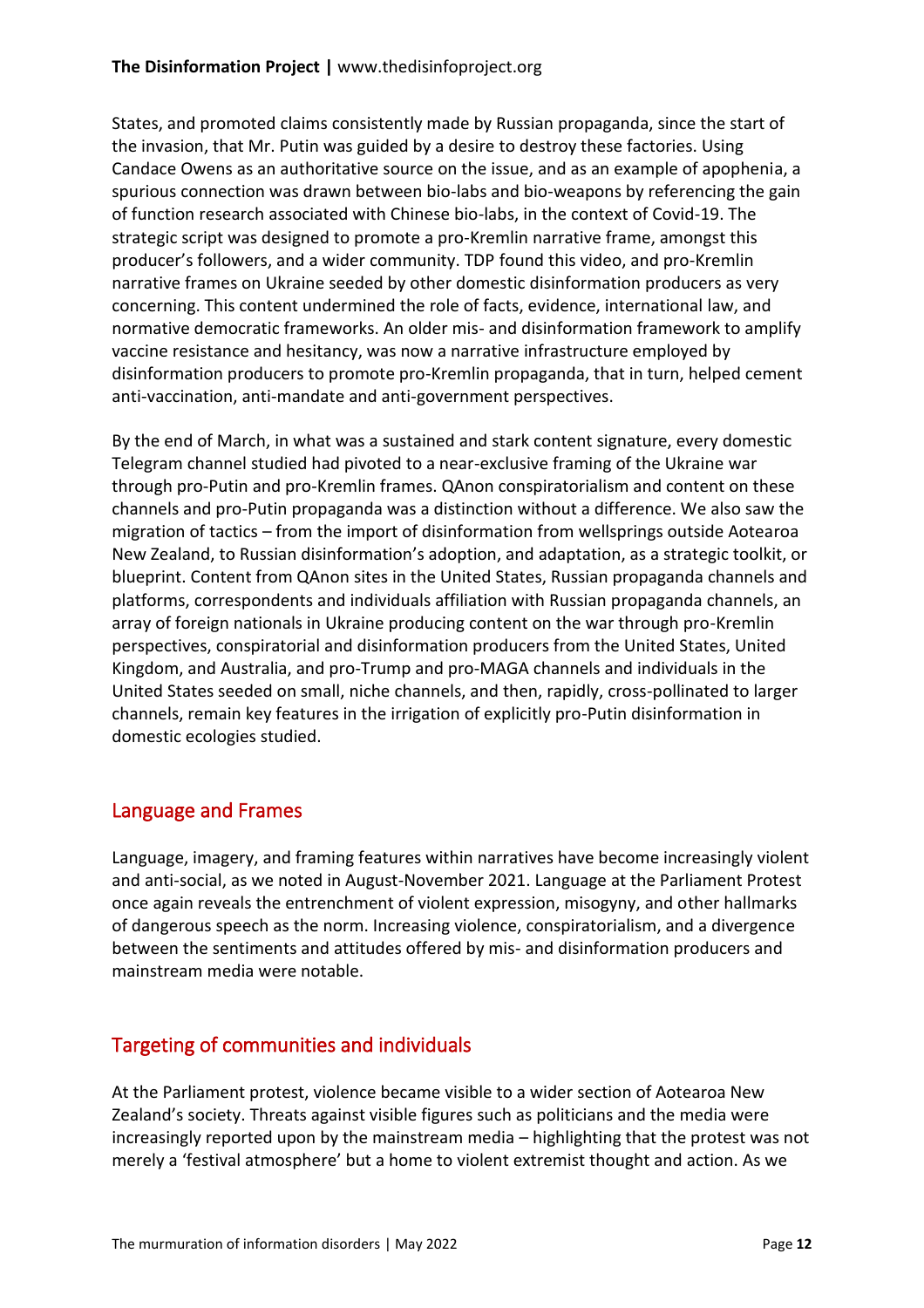discuss later, there were – and are – risks that members of the crowd who were exposed to extremist, dangerous speech will begin to adopt those positions.

In addition to the targeting of public figures, passers-by also experienced targeting, intimidation and violence. Two students from Wellington Girls' College wrote about the harassment they and their friends had received – violence and threats that eventually resulted in the school moving online.<sup>37</sup>

We have studied how public figures experience harmful attention and hate speech from those within mis- and disinformation communities.<sup>38</sup> We noted that figures like the Prime Minister, as well as women across government, academia, public service, journalism, Māori leadership, and any form of public life are targeted in a sustained, significant manner. Since November 2021, the production of hateful and violent expression has become more heightened, and also more visible to the wider public, migrating from enclaves of hate within Telegram, to commentary that is vicious, vulgar, and violative, on Meta/Facebook platforms as well as Twitter, and YouTube commentary.

Violent threats were further directed towards Members of Parliament. Mis- and disinformation producers said things like "they [politicians] all need to be carted away", "your days are numbered" [directed to politicians] and describing politicians as "filth and scum" and "lame ducks". This fits against a backdrop of increasing threats against politicians.<sup>39</sup> TDP has observed the growth of this volatility for many months, growing at pace.

In addition to this, journalists received – and wrote about – their experiences of targeted abuse and harassment at the protest. One News journalist Kristin Hall described the hostility shown towards media, politicians, and the public as having a "different tone" than previous protests she had covered.<sup>40</sup> Māori leaders were also attacked, as were members of academia and public service.

Disinformation producers instigating offline violence in Aotearoa New Zealand, and at the Parliament Protest, used two speech frames or techniques – plausible deniability and conversational implicature – aimed at encoding violence. These calls for violence are performed in ways that allow violent intent to be communicated, transmitted and acted upon, whilst maintaining – for legal and other purposes – distance from long-tail and downstream consequences, online and offline.

Plausible deniability and conversational implicature are two techniques used by charismatic religious and populist political leaders in the Global South, implicated in significant offline violence, Islamophobia and even genocide in countries and contexts like Myanmar, Sri Lanka, and India.

Conversational implicature is the act of implying what is said, without explicitly saying it  $$ dog-whistling, encoded or thinly-veiled – especially with content that appeals to, and is aimed at, violent extremist rhetoric. This speech frame allows room for a 'reactive reversal' if the audience does not respond well to what is implied.<sup>41</sup> Since what is implied is not explicitly stated, this leaves the intended audience in a 'grey zone' within which some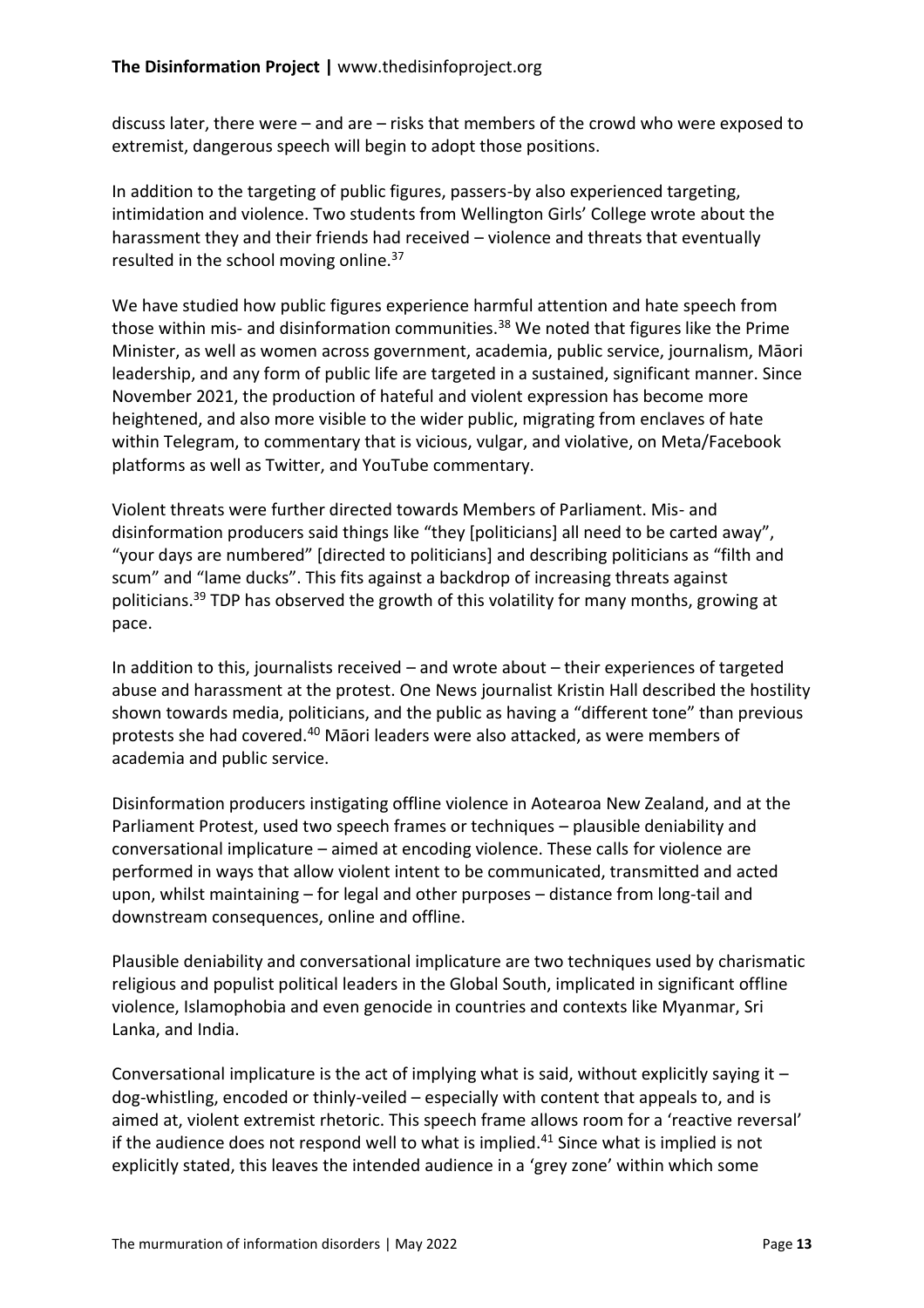listeners are more likely to hear and act on the coded intent. Plausible deniability and conversational implicature were used prior to the Parliament Protest, during its offline events, and have been used afterwards to distance instigators of violence from the consequences of their calls.

#### Implications

We noted in November 2021 the risk that Covid-19 denialism and anti-vaccination discourse was being used as a kind of Trojan Horse for norm-setting and norm-entrenchment of farright ideologies in Aotearoa New Zealand. The Parliament Protest show TDP's prediction to be true. Mis- and disinformation in Aotearoa New Zealand continues to work to create shifts in Aotearoa's social and political norms. Key mis- and disinformation producers affirm and promote an idea of Aotearoa New Zealand that pulls away from progressive values of social inclusion, justice, and equity that are increasing in social and political discourse. Instead, they long for systems that promote New Zealand European identity, traditional gender roles, and a patriarchal family structure.

This sets a concerning precedent for Aotearoa New Zealand– something worth both acknowledging and working on to help resist and counter. These issues were not magically resolved following the dissolution of the Parliament Protest – mis- and disinformation and conspiratorial thought continues to impact the lives and actions of our communities. The ongoing implications of this, and for how Aotearoa New Zealand moves forward, should not be underestimated.

The Parliament Protest has and will impact on Aotearoa New Zealand's political and social norms. The divergent perceptions of the protest by protestors themselves and the subsequent splintering of narratives around provenance, purpose, presentation and pertinent productions have profound implications for social cohesion, and the way difference is negotiated, online and offline.

These splintered realities reflect the experience of other countries. Regarding the Ottawa protest, Canadian journalist Andrew Coyne wrote that a shared reality was being challenged.<sup>42</sup> He said that protestors and those who were denying vaccination had removed themselves from the systems through which knowledge was transmitted, and thus were vulnerable to people looking to manipulate them.<sup>43</sup> Similarly, events of 6 January 2021 in the United States resulted from a lack of shared narratives: polling found that half of Republicans believe the storming of the Capitol was a non-violent protest, or the work of left-wing activists to discredit Trump.<sup>44</sup> Further, 60% of Republicans believed the 2020 US Election was "stolen".<sup>45</sup> These beliefs have significant impacts for the way Americans interact, the way government operates, and beliefs in electoral integrity. The path dependency of splintered realities in Aotearoa New Zealand will follow a similar sociopolitical trajectory.

TDP maintains that the mis- and disinformation which fuel this splintering of reality will grow at pace, entrenching cultish mindsets and algorithmically amplified divergence, leading to information disorders not unlike what we can see internationally – on both sides of the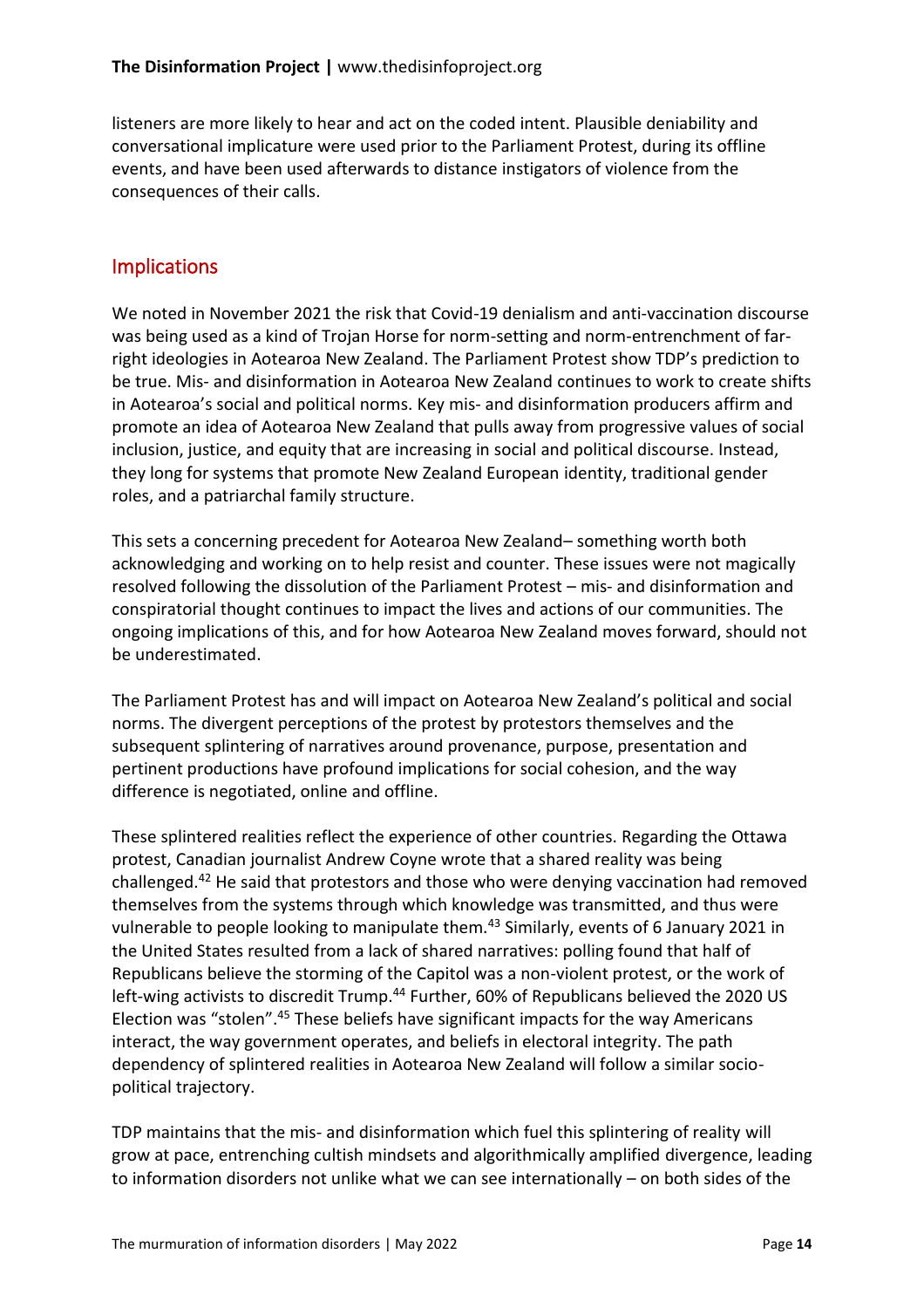#### **The Disinformation Project |** www.thedisinfoproject.org

Atlantic since 2016, around the Capitol Hill insurrection, and for years prior in Global South contexts. These underlying drivers of information disorders and offline consequences can be understood by what Dutch psychologist Nico Frijda called the "law of apparent reality", whereby emotions are generated by events perceived as real, and the intensity of emotions depends on the degree to which they consider the event to be real.<sup>46</sup> An inability to distinguish between real, fictive, and imagined events is a consequence of information disorders and the expansion of online mis- and disinformation into offline realities. These are significant challenges facing Aotearoa New Zealand society and government that must be addressed.

The pandemic has contributed to increased attention to ideas around social cohesion. A May 2020 report highlighted that at the time, Aotearoa New Zealand was experiencing high levels of social cohesion despite the pandemic but noted that social cohesion could deteriorate.<sup>47</sup> Subsequent analysis, including TDP's November 2021 report, and work led by Paul Spoonley in December 2021, made it clear that existing inequalities across education, health, and ethnicity threaten to undermine social cohesion and collective wellbeing.<sup>48</sup>

A lack of shared narratives poses significant risks to memory-making. In her writing on history and memory, Sarah Churchwell argues that myths can influence the remembering of history.<sup>49</sup> Contemporary myths are known by many names – conspiracy theories, fake news, and moral panics, but they all have significant implications for understandings, meaning making, and historical memory.<sup>50</sup> This has significant implications for Aotearoa New Zealand as we move forward from the Parliament Protest and shore up social cohesion.

For Aotearoa New Zealand to operate within democratic, inclusive, and progressive values many in this country celebrate, continued efforts towards social cohesion are required. Social cohesion relies on trust and cooperation between people with different values and identities.<sup>51</sup> At the He Whenua Taurikura hui in June 2021, TDP Director Kate Hannah stated that "Te Tiriti o Waitangi, and the partnership relationships the realisation of Tiriti justice enables, are the necessary starting point for any discussion or development of a strategy which seeks to address and make redress for the impacts of online harm, hateful and violent extremism, and disinformation for Aotearoa New Zealand. It is from a position of the partnership that Te Tiriti provides that Aotearoa can make a global contribution to these pressing and intermediate issues." 52

#### **Conclusion**

Disinformation highlights differences and divisions that can then be used to target and scapegoat, normalise prejudices, harden us-versus-them mentalities, and justify violence.<sup>53</sup> This is now the case in Aotearoa New Zealand; disinformation and its focus on difference are at risk of cementing themselves within how we interact with one another. We have discussed the highly divergent understandings protestors had of the Parliament Protest, its physical manifestations and founding ideals; further strengthening our warning in November 2021 around how mis- and disinformation related to Covid-19 acts as a Trojan Horse to push followers towards more violently exclusive, supremacist, xenophobic, racist, far-right and extremist ideologies. We saw this play out at the protest. The ostensibly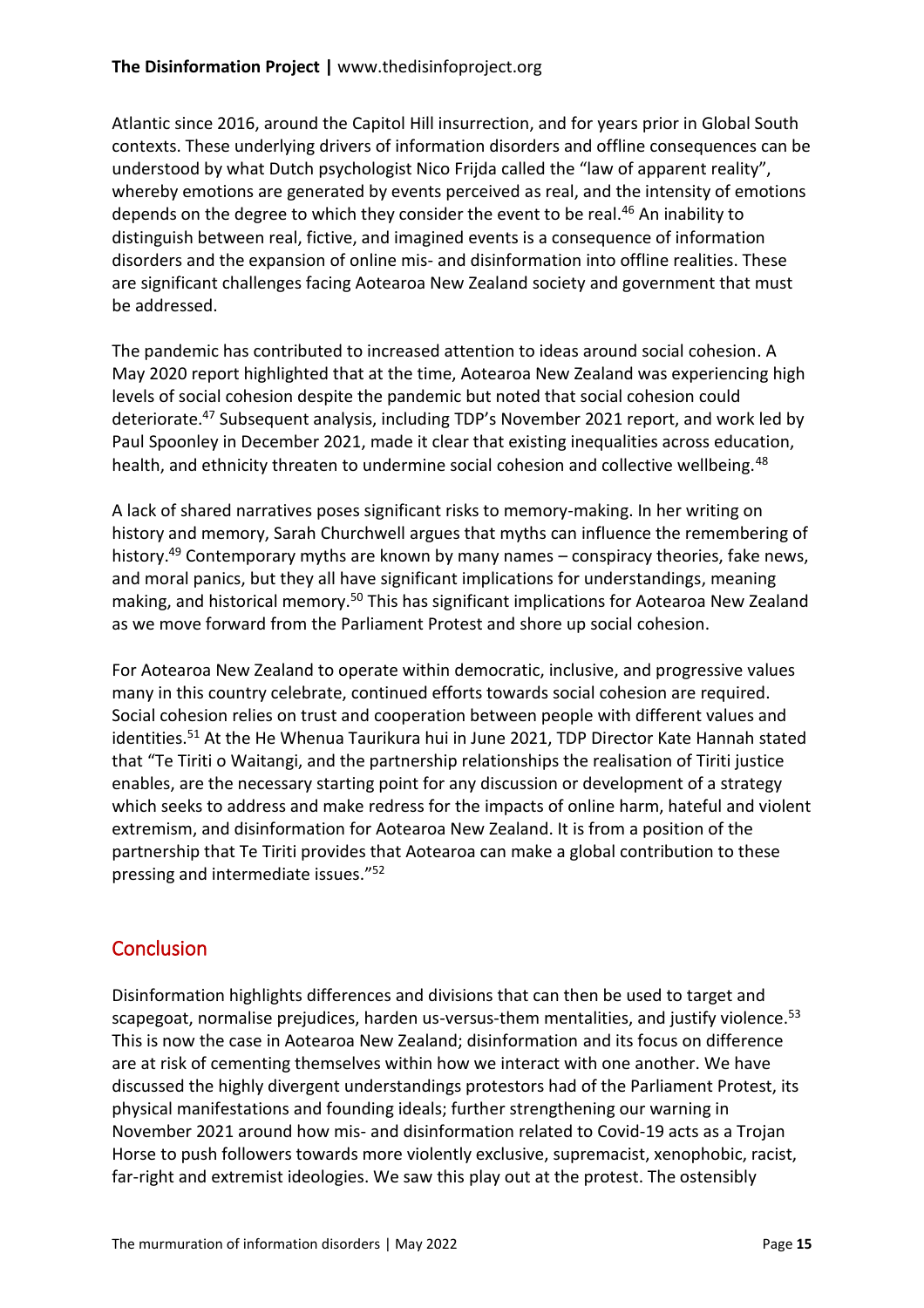original and more moderate goals of the Convoy were pushed aside and replaced with extremist narrative frames, including calling for the weaponised storming of Parliament, the execution of public servants, academics, journalists, politicians, and healthcare workers.

The online enclaves of mis- and disinformation production in Aotearoa New Zealand cannot be treated as a minor incursion to an otherwise equitable society. On multiple occasions mis- and disinformation pages studied on Facebook received greater engagement than mainstream media – with serious implications for how people understood the protest and what took place. The end of the Parliament Protest did not signify an end to conspiratorial thought in Aotearoa New Zealand – but we must end our complacency in recognising these harms and their potential outcomes. Te Tiriti o Waitangi and the relationship it creates are our starting point when responding to mis- and disinformation, and online extremism in Aotearoa New Zealand.

Renewing efforts for social cohesion, honouring Te Tiriti o Waitangi, and reflecting critically on our past, our shared present, and our ideas for the future *must* be the starting point to re-building trust in Aotearoa New Zealand in 2022 and beyond.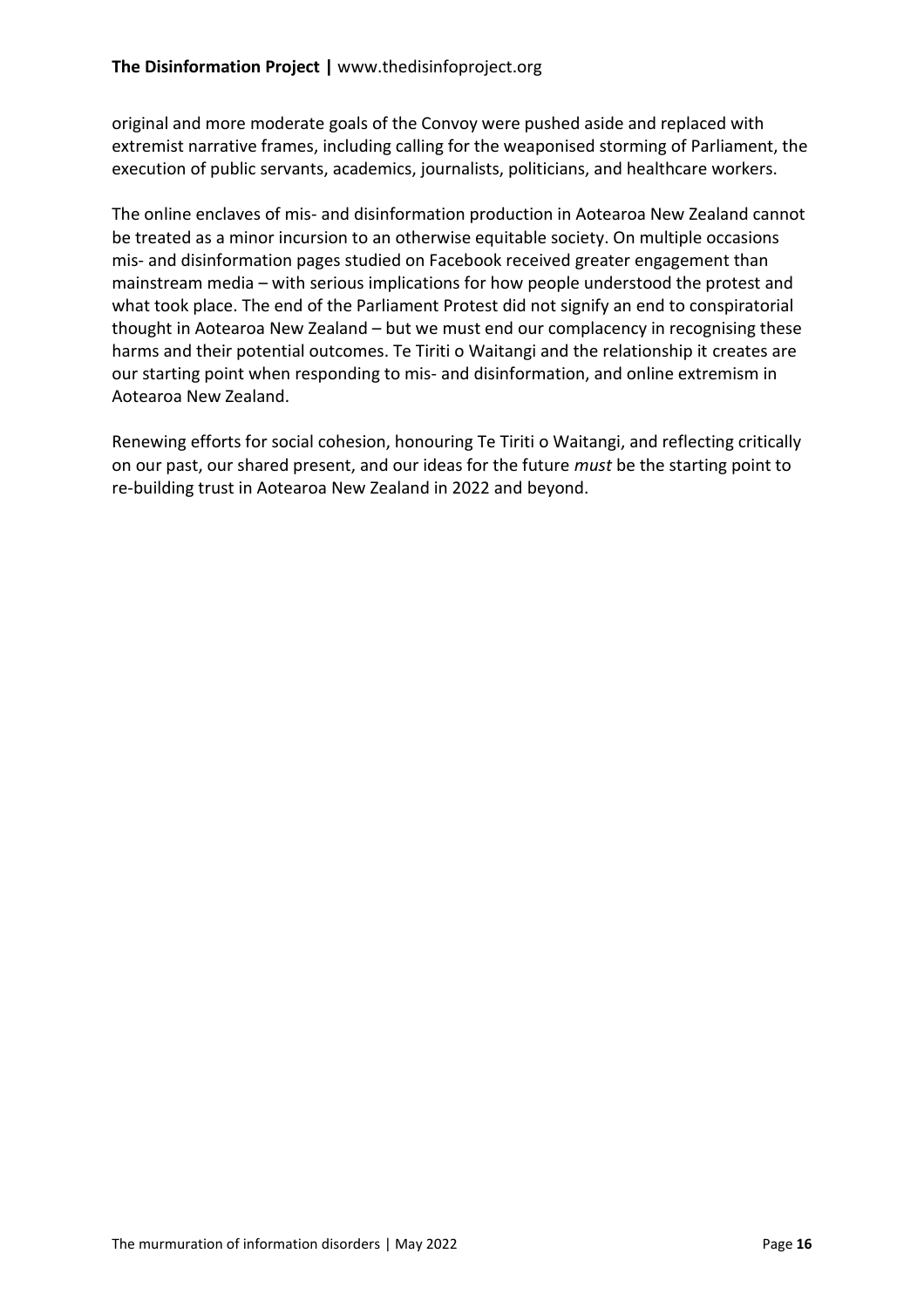# References

"Anti-Mandate Protesters March across Auckland Harbour Bridge." 2022,

https://www.rnz.co.nz/news/national/462329/anti-mandate-protesters-march-across-aucklandharbour-bridge, Accessed 12/03/2022.

Barnes, Julian E. . 2022 "Russian Disinformation Targets Vaccines and the Biden Administration." https://www.nytimes.com/2021/08/05/us/politics/covid-vaccines-russian-disinformation.html Accessed 7/05/2022.

Berentson-Shaw, Jess, and Marianne Elliot. "Misinformation and Covid-19: A Briefing for Media." Wellington: The Workshop, 2020.

Brew, Andy. 2022 "Picton Anti-Covid Mandates Camp a Scene of Peace and Tranquility Compared to Beehive." https://www.stuff.co.nz/marlborough-express/news/300513971/picton-anticovid-mandates-camp-ascene-of-peace-and-tranquility-compared-to-beehive, Accessed 12/03/2022.

Chittock, Niva. 2022 " 'The Law Has Failed': Cranmer Square Residents Say Protesters Camping Illegally." https://www.rnz.co.nz/news/national/461724/the-law-has-failed-cranmer-square-residents-sayprotesters-camping-illegally, Accessed 12/03/2022.

Churchwell, Sarah. "What Is Vernacular History?". In *What Is History, Now? How the Past and Present Speak to Each Other*, edited by Helen Carr and Suzannah Lipscomb. London: Weidenfeld & Nicolson, 2021.

- "Covid 19 Omicron Outbreak: Protest Convoy Heading to Wellington." 2022, https://www.nzherald.co.nz/nz/covid-19-omicron-outbreak-protest-convoy-heading-towellington/6DVTHXLSTC26QGA3OKKOOZTCZU/, Accessed 10/03/2022.
- "Covid-19 Vaccination for Children: What You Need to Know." 2022, https://www.rnz.co.nz/news/national/459515/covid-19-vaccination-for-children-what-you-need-toknow, Accessed 18/03/2022.
- "Covid-19: 28 Parliament Protesters Believed to Have Tested Positive." 2022, https://www.rnz.co.nz/news/national/462884/covid-19-28-parliament-protesters-believed-to-havetested-positive, Accessed 13/03/2022.
- Coyne, Andrew. 2022 "Our Shared Reality and the Knowledge That Undergirds It Is Being Assaulted." https://www.theglobeandmail.com/opinion/article-our-shared-reality-and-the-knowledge-thatundergirds-it-is-being/, Accessed 10/03/2022.

Daalder, Marc. 2022 "Security Agencies Warned of Violence at Parliament." https://www.newsroom.co.nz/security-agencies-warned-of-violence-at-parliament, Accessed 7/05/2022.

Duggan, Ella, and Raya Hotter. 2022 "'We Don't Deserve This': Wellington Students Kept Away from School by Parliament Protest." https://thespinoff.co.nz/society/28-02-2022/we-dont-deserve-this-wellingtonstudents-kept-away-from-school-by-parliament-protest, Accessed 10/03/2022.

Ellul, Jacques. *Propaganda: The Formation of Men's Attitudes.* New York: Vintage Books, 1965.

"Explained: What the Traffic Light System Is and How It Works." 2021, https://www.rnz.co.nz/news/national/456303/explained-what-the-traffic-light-system-is-and-how-itworks, Accessed 18/03/2022.

"Facts First: Did Antifa Infiltrate Capitol Rioters?". 2021, https://edition.cnn.com/factsfirst/politics/factcheck\_2de70522-d574-479b-a101-6948f1d78338, Accessed 19/03/2022.

Francis, Oscar. 2022 "Diverse Views Expressed by Protesters Camped out in Octagon." https://www.odt.co.nz/news/dunedin/diverse-views-expressed-protesters-camped-out-octagon, Accessed 12/03/2022.

Frijda, Nico H. "The Laws of Emotion." *American Psychologist* 43, no. 5 (1988): 349-358.

- Gluckman, Peter, Anne Bardsley, Paul Spoonley, Charles Royal, Naomi Simon-Kumar, and Andrew Chen. "Sustaining Aotearoa New Zealand as a Cohesive Society." Koi Tū: The Centre for Informed Futures: University of Auckland, 2021.
- Gosselin-Malo, Elisabeth. 2022 " Canada's "Freedom Convoy": A Far Right Protest, Explained." https://www.ispionline.it/en/pubblicazione/canadas-freedom-convoy-far-right-protest-explained-33192, Accessed 7/05/2022.
- Hall, Kristin. 2022 "Hostility at Parliament: 1news Reporter Reflects on Protest." https://www.1news.co.nz/2022/02/10/hostility-at-parliament-1news-reporter-reflects-on-protest/, Accessed 10/03/2022.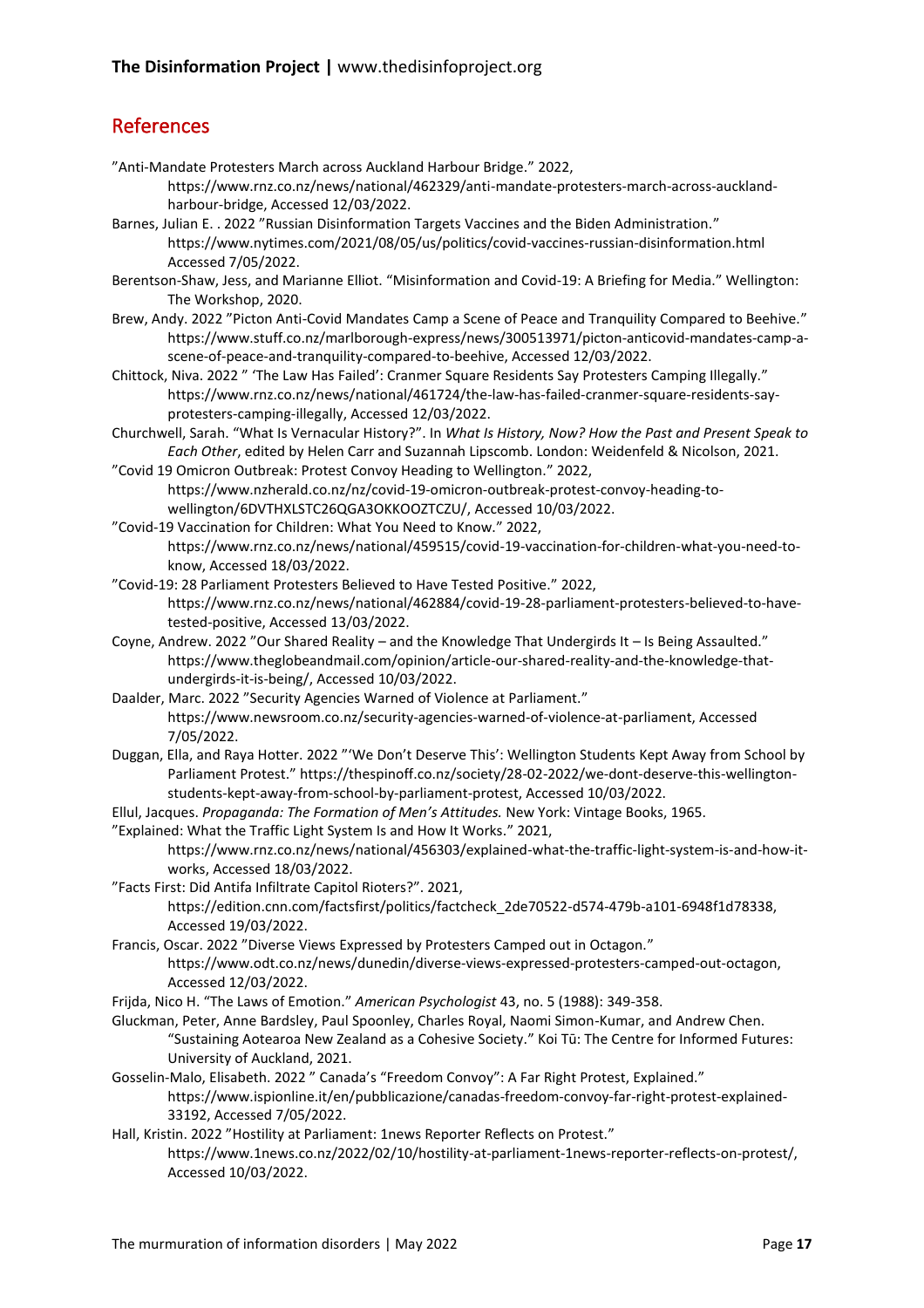#### **The Disinformation Project |** www.thedisinfoproject.org

- Hannah, Kate. "When Worlds Collide: Addressing Harm, Hateful and Violent Extremism, and Disinformation in Aotearoa New Zealand" In *He Whenua Taurika Hui*, 2021.
- Hannah, Kate, Sanjana Hattotuwa, and Kayli Taylor. "Mis- and Disinformation in Aotearoa New Zealand from 17 August to 5 November 2021." Te Pūnaha Matatini, 2021.
- Manhire, Toby. 2022 "Figureheads and Factions: The Key People at the Parliament Occupation." https://thespinoff.co.nz/politics/18-02-2022/figureheads-and-factions-the-key-people-at-parliamentoccupation, Accessed 5/05/2022.
- ———. 2022 "Signs of a Schism as Anti-Mandate Protesters Turn on Each Other." https://thespinoff.co.nz/society/09-02-2022/signs-of-a-schism-as-anti-mandate-protesters-turn-oneach-other, Accessed 5/05/2022.
- Mendoza-Denton, Norma. "The Show Must Go On: Hyperbole and Falsehood in Trump's Performance." In *Language in the Trump Era: Scandals and Emergencies*, edited by Janet McIntosh and Norma Mendoza-Denton. Cambridge: Cambridge University Press, 2020.
- Ministry of Health. "Covid19 Update 2 March 2022: 60% of Māori Boosted; 22,152 Community Cases; 405 in Hospital; 10 in Icu." news release, https://www.health.govt.nz/news-media/news-items/60-maoriboosted-22152-community-cases-405-hospital-10-icu.
- ———. "Covid19 Update 6 February 2022: More Than 48,000 Booster Doses Given Yesterday; 208 Community Cases; 12 in Hospital; 1 in Icu." news release, https://www.health.govt.nz/news-media/newsitems/more-48000-booster-doses-given-yesterday-208-community-cases-12-hospital-1-icu.
- Moir, Jo. 2022 "Increased Security at Mps' Wellington Residences." https://www.newsroom.co.nz/increasedsecurity-at-mps-wellington-residences, Accessed 10/03/2022.
- "New Data Shows Threats to Kiwi Politicians on the Rise." 2022, https://www.1news.co.nz/2022/01/25/newdata-shows-threats-to-kiwi-politicians-on-the-rise/, Accessed 10/03/2022.
- Oliphant, James, and Chris Kahn. 2022 "Half of Republicans Believe False Accounts of Deadly U.S. Capitol Riot-Reuters/Ipsos Poll." https://www.reuters.com/article/us-usa-politics-disinformation-idUSKBN2BS0RZ, Accessed 10/03/2022.
- "Police Negotiators Making' Good Progress' in Bid to End Occupation of Parliament's Grounds." 2022, https://www.rnz.co.nz/news/covid-19/461453/police-negotiators-making-good-progress-in-bid-toend-occupation-of-parliament-s-grounds, Accessed 10/03/2022.
- "Protest at Parliament Named as Covid Location of Interest." 2022, https://www.1news.co.nz/2022/02/23/protest-at-parliament-named-as-covid-location-of-interest/, Accessed 18/03/2022.
- Reeve, Dylan. 2022 "No, Five Kids Didn't Collapse at a Vaccination Site. So Who Said They Did?", https://thespinoff.co.nz/irl/25-01-2022/no-five-kids-didnt-collapse-at-a-vaccination-site-so-who-saidthey-did, Accessed 19/03/2022.
- ———. 2022 "The Tinfoil Has Been Unrolled in Wellington." https://thespinoff.co.nz/society/28-02-2022/thetinfoil-has-been-unrolled-in-wellington, Accessed 7/05/2022.
- ———. 2022 "Why We Can Expect More Aggressive Quasi-Legal Action from Covid Protesters." https://thespinoff.co.nz/irl/16-02-2022/why-we-can-expect-more-aggressive-quasi-legal-action-fromcovid-protesters, Accessed 12/03/2022.
- Sadler, Rachel. 2022 "Anti-Covid Mandate Protesters Confused after Trolls Infiltrate Telegram, Attempt to Mislead Convoy." https://www.newshub.co.nz/home/new-zealand/2022/02/anti-covid-mandateprotesters-confused-after-trolls-infiltrate-telegram-attempt-to-mislead-convoy.html, Accessed 10/03/2022.
- Scott, Mark. 2020 "Inside Russia's State-Media Propaganda Machine." https://www.politico.eu/article/russiapropaganda-disinformation-rt/ Accessed 7/05/2022.
- Spoonley, Paul, Peter Gluckman, Anne Bardsley, Tracey McIntosh, Rangimarie Hunia, Sarb Johal, and Richie Poulton. "He Oranga Hou: Social Cohesion in a Post-Covid World." Koi Tū: The Centre for Informed Futures: University of Auckland, 2020.
- Todd, Katie. 2022 " Children's Vaccine Rollout Kicks Off as Government Warns of Omicron Threat." https://www.rnz.co.nz/news/national/459703/children-s-vaccine-rollout-kicks-off-as-governmentwarns-of-omicron-threat, Accessed 19/03/2022.
- Walters, Laura. 2022 "Parliament Grounds Have Been Cleared but Deep-Seated Issues Remain." https://www.stuff.co.nz/dominion-post/news/wellington/127945205/parliament-grounds-havebeen-cleared-but-deepseated-issues-remain, Accessed 10/03/2022.
- Wardle, Claire, and Hossein Derakhshan. "Information Disorder: Toward an Interdisciplinary Framework for Research and Policy Making." Council of Europe, 2017.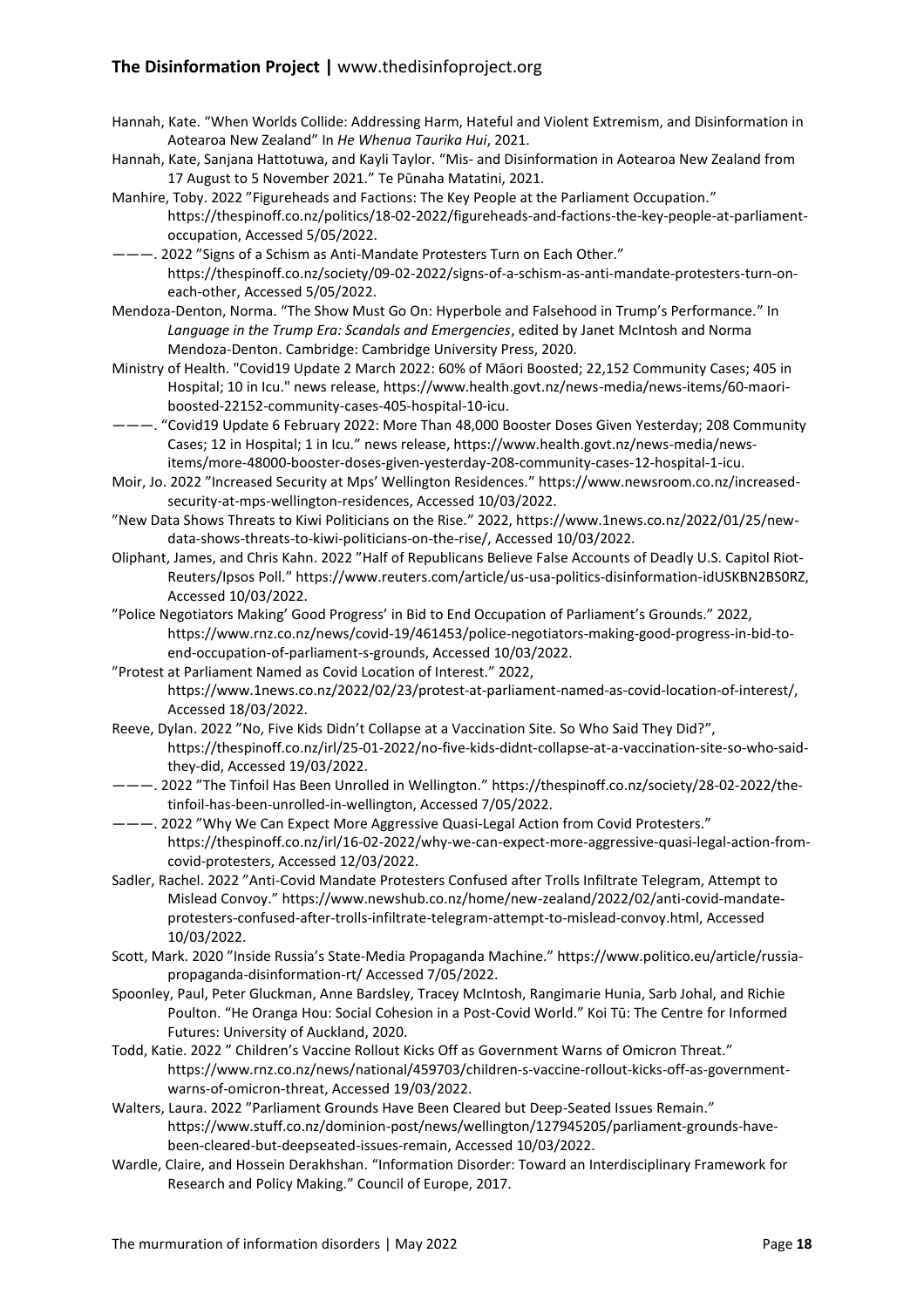#### **The Disinformation Project |** www.thedisinfoproject.org

"Watch - Jacinda Ardern and Ashley Bloomfield Hold Covid-19 Briefing on Omicron." 2022, https://www.rnz.co.nz/news/national/460016/watch-jacinda-ardern-and-ashley-bloomfield-holdcovid-19-briefing-on-omicron, Accessed 19/03/2022.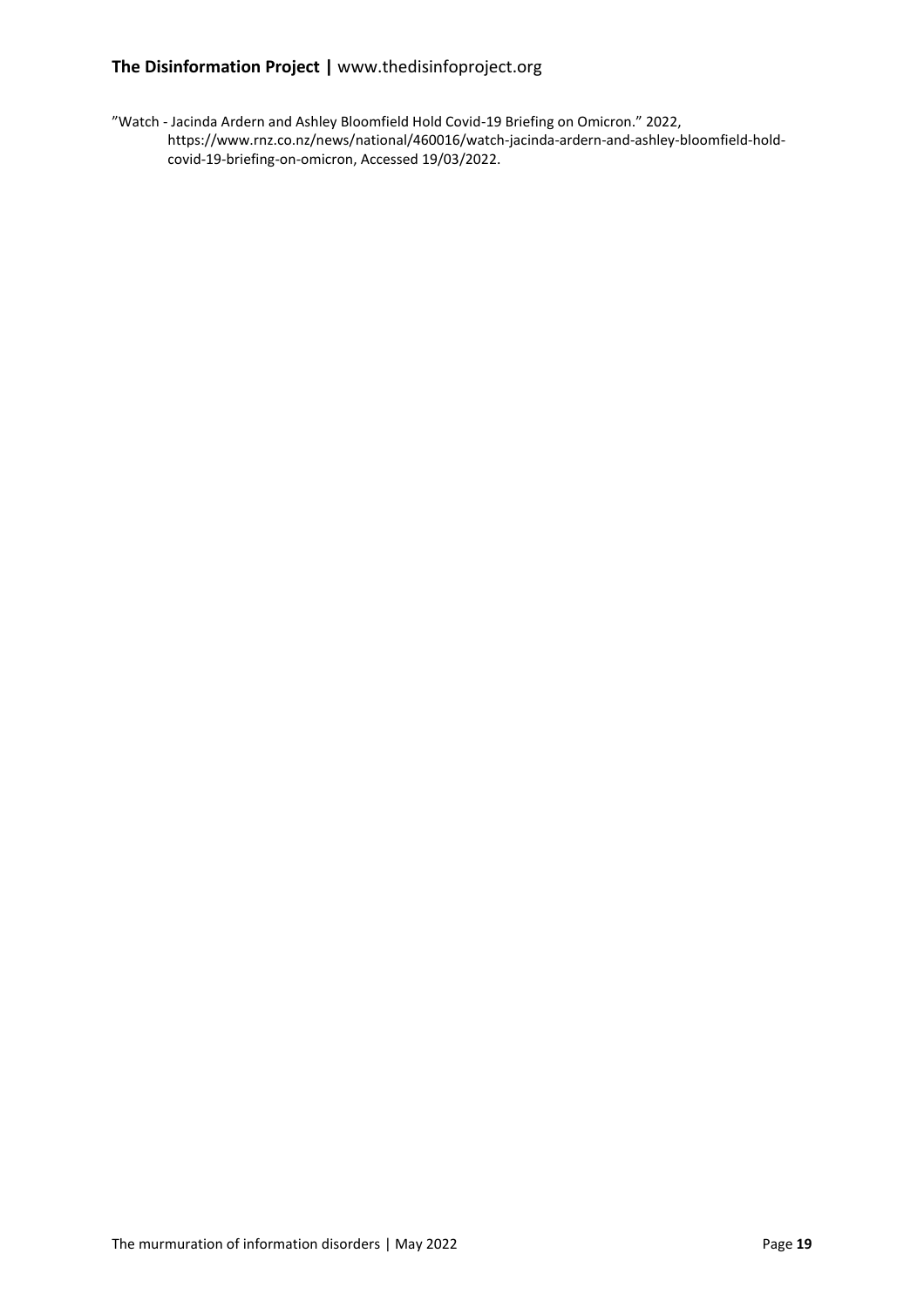# Endnotes

<sup>2</sup> Laura Walters, "Parliament Grounds Have Been Cleared but Deep-Seated Issues Remain,"

<sup>5</sup> Ministry of Health, "Covid19 Update 2 March 2022: 60% of Māori Boosted; 22,152 Community Cases; 405 in Hospital; 10 in Icu," news release, https://www.health.govt.nz/news-media/news-items/60-maori-boosted-22152-community-cases-405-hospital-10-icu.

6 "Covid-19: 28 Parliament Protesters Believed to Have Tested Positive,"

https://www.rnz.co.nz/news/national/462884/covid-19-28-parliament-protesters-believed-to-have-testedpositive, Accessed 13/03/2022.

7 "Protest at Parliament Named as Covid Location of Interest," https://www.1news.co.nz/2022/02/23/protestat-parliament-named-as-covid-location-of-interest/, Accessed 18/03/2022.

<sup>8</sup> Kate Hannah, Sanjana Hattotuwa, and Kayli Taylor, "Mis- and Disinformation in Aotearoa New Zealand from 17 August to 5 November 2021," (Te Pūnaha Matatini, 2021).

9 Jess Berentson-Shaw and Marianne Elliot, "Misinformation and Covid-19: A Briefing for Media," (Wellington: The Workshop, 2020).

<sup>10</sup> Jacques Ellul, *Propaganda: The Formation of Men's Attitudes* (New York: Vintage Books, 1965).

<sup>11</sup> "Explained: What the Traffic Light System Is and How It Works,"

https://www.rnz.co.nz/news/national/456303/explained-what-the-traffic-light-system-is-and-how-it-works, Accessed 18/03/2022.

<sup>12</sup> "Covid-19 Vaccination for Children: What You Need to Know,"

https://www.rnz.co.nz/news/national/459515/covid-19-vaccination-for-children-what-you-need-to-know, Accessed 18/03/2022.

 $13$  Ibid.

<sup>14</sup> Katie Todd, "Children's Vaccine Rollout Kicks Off as Government Warns of Omicron Threat," https://www.rnz.co.nz/news/national/459703/children-s-vaccine-rollout-kicks-off-as-government-warns-ofomicron-threat, Accessed 19/03/2022.

<sup>15</sup> Dylan Reeve, "No, Five Kids Didn't Collapse at a Vaccination Site. So Who Said They Did?,"

https://thespinoff.co.nz/irl/25-01-2022/no-five-kids-didnt-collapse-at-a-vaccination-site-so-who-said-they-did, Accessed 19/03/2022.

<sup>16</sup> "Watch - Jacinda Ardern and Ashley Bloomfield Hold Covid-19 Briefing on Omicron,"

https://www.rnz.co.nz/news/national/460016/watch-jacinda-ardern-and-ashley-bloomfield-hold-covid-19 briefing-on-omicron, Accessed 19/03/2022.

<sup>17</sup> Elisabeth Gosselin-Malo, "Canada's "Freedom Convoy": A Far Right Protest, Explained,"

https://www.ispionline.it/en/pubblicazione/canadas-freedom-convoy-far-right-protest-explained-33192, Accessed 7/05/2022.

<sup>18</sup> "Covid 19 Omicron Outbreak: Protest Convoy Heading to Wellington,"

https://www.nzherald.co.nz/nz/covid-19-omicron-outbreak-protest-convoy-heading-to-

wellington/6DVTHXLSTC26QGA3OKKOOZTCZU/, Accesssed 10/03/2022.

<sup>1</sup> Jacinda Ardern, "Press Conference, 2 March 2022", [https://www.rnz.co.nz/news/political/462598/pm](https://www.rnz.co.nz/news/political/462598/pm-jacinda-ardern-on-violence-outside-parliament-we-will-restore-these-grounds)[jacinda-ardern-on-violence-outside-parliament-we-will-restore-these-grounds,](https://www.rnz.co.nz/news/political/462598/pm-jacinda-ardern-on-violence-outside-parliament-we-will-restore-these-grounds) Accessed 19/03/2022.

https://www.stuff.co.nz/dominion-post/news/wellington/127945205/parliament-grounds-have-been-clearedbut-deepseated-issues-remain, Accessed 10/03/2022.

<sup>3</sup> Oscar Francis, "Diverse Views Expressed by Protesters Camped out in Octagon,"

https://www.odt.co.nz/news/dunedin/diverse-views-expressed-protesters-camped-out-octagon, Accessed 12/03/2022.; Andy Brew, "Picton Anti-Covid Mandates Camp a Scene of Peace and Tranquility Compared to Beehive," https://www.stuff.co.nz/marlborough-express/news/300513971/picton-anticovid-mandates-campa-scene-of-peace-and-tranquility-compared-to-beehive, Accessed 12/03/2022.; Niva Chittock, "'The Law Has Failed': Cranmer Square Residents Say Protesters Camping Illegally,"

https://www.rnz.co.nz/news/national/461724/the-law-has-failed-cranmer-square-residents-say-protesterscamping-illegally, Accessed 12/03/2022.; "Anti-Mandate Protesters March across Auckland Harbour Bridge," https://www.rnz.co.nz/news/national/462329/anti-mandate-protesters-march-across-auckland-harbourbridge, Accessed 12/03/2022.

<sup>4</sup> Ministry of Health, "Covid19 Update 6 February 2022: More Than 48,000 Booster Doses Given Yesterday; 208 Community Cases; 12 in Hospital; 1 in Icu," news release, https://www.health.govt.nz/news-media/newsitems/more-48000-booster-doses-given-yesterday-208-community-cases-12-hospital-1-icu.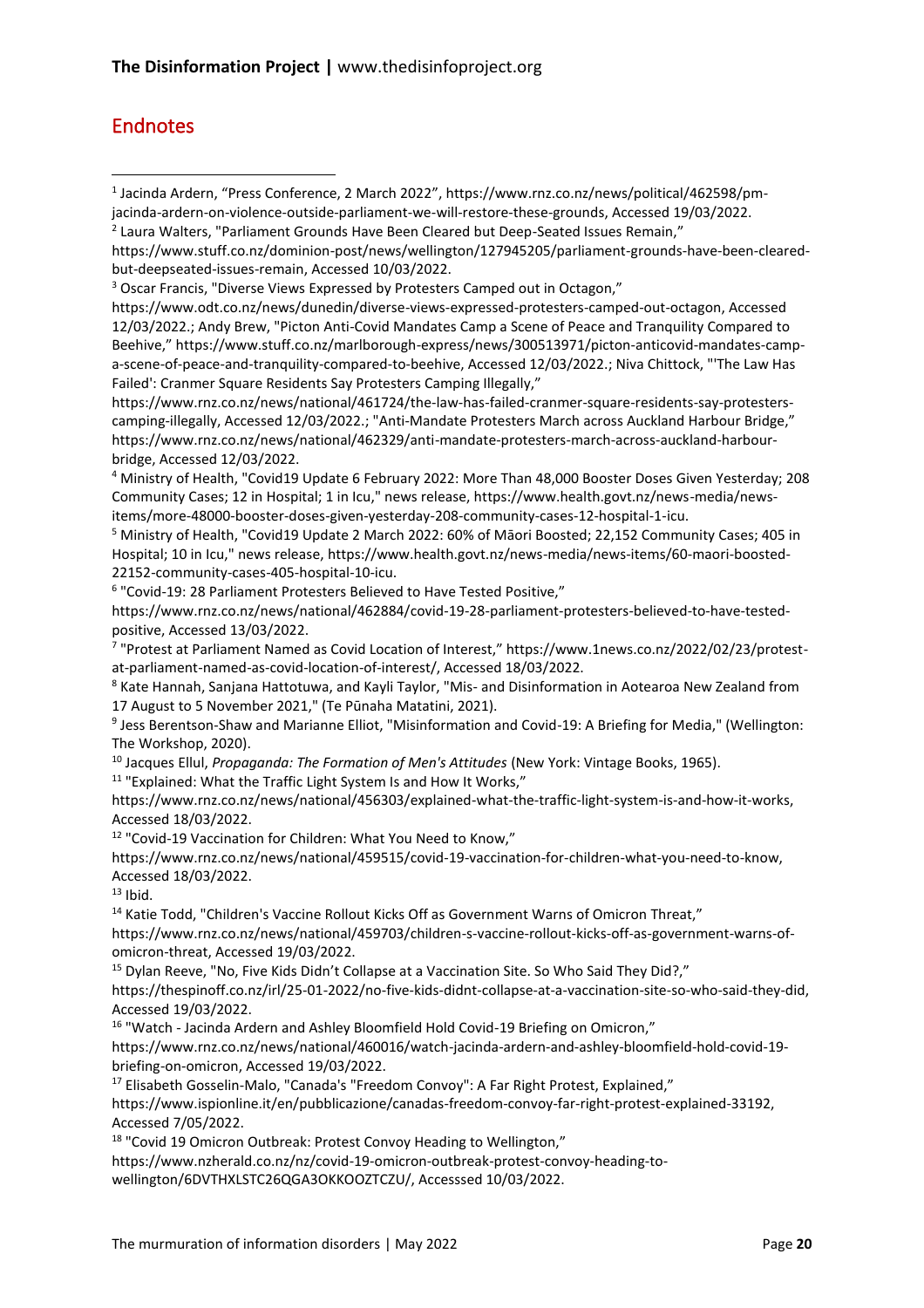<sup>19</sup> Rachel Sadler, "Anti-Covid Mandate Protesters Confused after Trolls Infiltrate Telegram, Attempt to Mislead Convoy," https://www.newshub.co.nz/home/new-zealand/2022/02/anti-covid-mandate-protesters-confusedafter-trolls-infiltrate-telegram-attempt-to-mislead-convoy.html, Accessed 10/03/2022.

 $20$  Dylan Reeve, "Why We Can Expect More Aggressive Quasi-Legal Action from Covid Protesters," https://thespinoff.co.nz/irl/16-02-2022/why-we-can-expect-more-aggressive-quasi-legal-action-from-covidprotesters, Accessed 12/03/2022.

<sup>21</sup> "Police Negotiators Making 'Good Progress' in Bid to End Occupation of Parliament's Grounds," https://www.rnz.co.nz/news/covid-19/461453/police-negotiators-making-good-progress-in-bid-to-endoccupation-of-parliament-s-grounds, Accessed 10/03/2022.

<sup>22</sup> Toby Manhire, "Figureheads and Factions: The Key People at the Parliament Occupation," https://thespinoff.co.nz/politics/18-02-2022/figureheads-and-factions-the-key-people-at-parliamentoccupation, Accessed 5/05/2022.

<sup>23</sup> Toby Manhire, "Signs of a Schism as Anti-Mandate Protesters Turn on Each Other," https://thespinoff.co.nz/society/09-02-2022/signs-of-a-schism-as-anti-mandate-protesters-turn-on-eachother, Accesssed 5/05/2022.

<sup>24</sup> Manhire, "Figureheads and Factions: The Key People at the Parliament Occupation".

<sup>25</sup> These goals were: the end to mandates, the end to restrictions around Covid-19, for the Bill of Rights 1688 to be upheld, to redact the COVID-19 Public Health Response Act 2020 and end all Covid-19 legislation, let medical professionals work to guidelines of their Oath to do no harm, and give children their freedom and rights back.

<sup>26</sup> This is determined via CrowdTangle, based on the primary or sole admins based in Aotearoa New Zealand. <sup>27</sup> Dylan Reeve, "The Tinfoil Has Been Unrolled in Wellington," https://thespinoff.co.nz/society/28-02- 2022/the-tinfoil-has-been-unrolled-in-wellington, Accessed 7/05/2022.

 $28$  Ibid.

<sup>29</sup> Manhire, "Figureheads and Factions: The Key People at the Parliament Occupation".

<sup>30</sup> "Facts First: Did Antifa Infiltrate Capitol Rioters?,"

https://edition.cnn.com/factsfirst/politics/factcheck\_2de70522-d574-479b-a101-6948f1d78338, Accessed 19/03/2022.

 $31$  Ibid.

<sup>32</sup> Marc Daalder, "Security Agencies Warned of Violence at Parliament,"

https://www.newsroom.co.nz/security-agencies-warned-of-violence-at-parliament, Accessed 7/05/2022.  $33$  Ibid.

<sup>34</sup> "Anything that Causes Chaos": The Organizational Behavior of Russia Today (RT),

https://academic.oup.com/joc/article/70/5/623/5912109

<sup>35</sup> Mark Scott, "Inside Russia's State-Media Propaganda Machine," https://www.politico.eu/article/russiapropaganda-disinformation-rt/ Accessed 7/05/2022.

<sup>36</sup> Julian E. Barnes, "Russian Disinformation Targets Vaccines and the Biden Administration," https://www.nytimes.com/2021/08/05/us/politics/covid-vaccines-russian-disinformation.html Accessed 7/05/2022.

<sup>37</sup> Ella Duggan and Raya Hotter, "'We Don't Deserve This': Wellington Students Kept Away from School by Parliament Protest," https://thespinoff.co.nz/society/28-02-2022/we-dont-deserve-this-wellington-studentskept-away-from-school-by-parliament-protest, Accessed 10/03/2022.

<sup>38</sup> Hannah, Hattotuwa, and Taylor, "Mis- and Disinformation in Aotearoa New Zealand from 17 August to 5 November 2021."

<sup>39</sup> "New Data Shows Threats to Kiwi Politicians on the Rise," https://www.1news.co.nz/2022/01/25/new-datashows-threats-to-kiwi-politicians-on-the-rise/, Accessed 10/03/2022.; Jo Moir, "Increased Security at Mps' Wellington Residences," https://www.newsroom.co.nz/increased-security-at-mps-wellington-residences, Accessed 10/03/2022.

<sup>40</sup> Kristin Hall, "Hostility at Parliament: 1news Reporter Reflects on Protest,"

https://www.1news.co.nz/2022/02/10/hostility-at-parliament-1news-reporter-reflects-on-protest/, Accessed 10/03/2022.

<sup>41</sup> Norma Mendoza-Denton, "The Show Must Go On: Hyperbole and Falsehood in Trump's Performance," in *Language in the Trump Era: Scandals and Emergencies*, ed. Janet McIntosh and Norma Mendoza-Denton (Cambridge: Cambridge University Press, 2020).

 $42$  Andrew Coyne, "Our Shared Reality – and the Knowledge That Undergirds It – Is Being Assaulted," https://www.theglobeandmail.com/opinion/article-our-shared-reality-and-the-knowledge-that-undergirds-itis-being/, Accessed 10/03/2022.